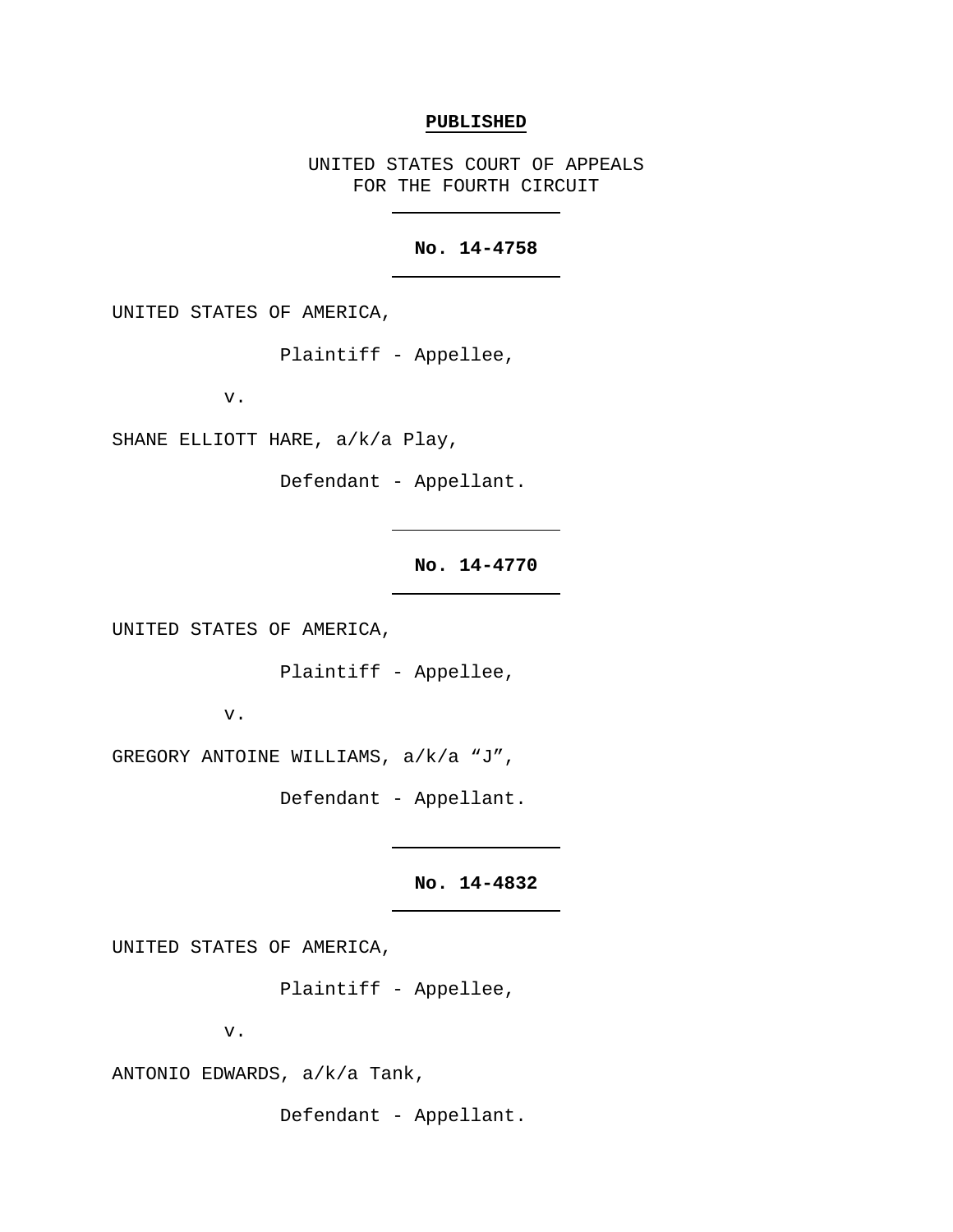Appeals from the United States District Court for the District of Maryland, at Greenbelt. Deborah K. Chasanow, Senior District Judge. (8:13-cr-00650-DKC-1; 8:13-cr-00650-DKC-2; 8:13-cr-00650-DKC-3)

Argued: January 28, 2016 Decided: April 19, 2016

Before SHEDD and FLOYD, Circuit Judges, and Loretta C. BIGGS, United States District Judge for the Middle District of North Carolina, sitting by designation.

Affirmed by published opinion. Judge Floyd wrote the opinion, in which Judge Shedd and Judge Biggs joined. Judge Shedd wrote a separate concurring opinion.

**ARGUED**: Michael Daniel Montemarano, MICHAEL D. MONTEMARANO, PA, Columbia, Maryland, for Appellants. Rod J. Rosenstein, OFFICE OF THE UNITED STATES ATTORNEY, Baltimore, Maryland, for Appellee. **ON BRIEF**: Michael Lawlor, LAWLOR & ENGLERT, LLC, Greenbelt, Maryland, for Appellant Williams. Jonathan Alan Gladstone, Annapolis, Maryland; Marta K. Khan, THE LAW OFFICE OF MARTA K. KHAN, LLC, Baltimore, Maryland, for Appellant Edwards. Joseph R. Baldwin, Assistant United States Attorney, Jennifer R. Sykes, Special Assistant United States Attorney, OFFICE OF THE UNITED STATES ATTORNEY, Greenbelt, Maryland, for Appellee.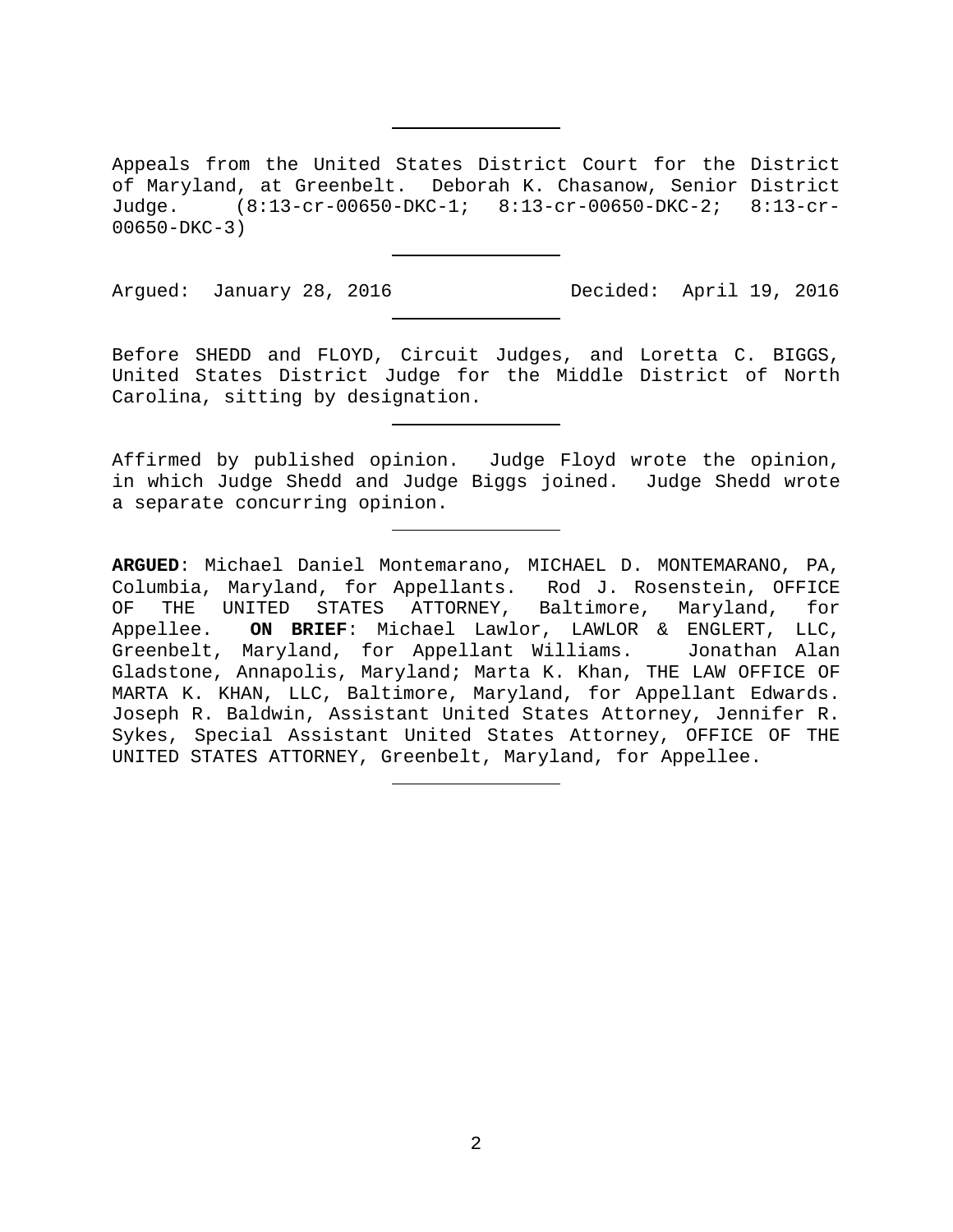FLOYD, Circuit Judge:

A jury convicted Appellants Shane Hare, Gregory Williams, and Antonio Edwards of drug, robbery, and firearm offenses based on their participation in a plan to rob a cocaine "stash house." Unbeknownst to Appellants, the stash house did not actually exist, but was fabricated by undercover federal agents as part of a sting operation. Appellants challenge the district court's denial of their motion for discovery into potential race discrimination by law enforcement and motion to dismiss the indictment on due process grounds. They also challenge various other aspects of their convictions. For the reasons set forth below, we affirm.

## I.

In February 2013, the Bureau of Alcohol, Tobacco, Firearms, and Explosives (ATF) received information from a confidential informant identifying Marvin Bowden as an armed drug trafficker and suspect in several burglaries, armed robberies, and home invasions in Prince George's County, Maryland. Based on this information, ATF and the Prince George's County Police Department (PGPD) initiated an undercover operation whereby they would present Bowden with the opportunity to rob a fictitious cocaine stash house and, if all went according to plan,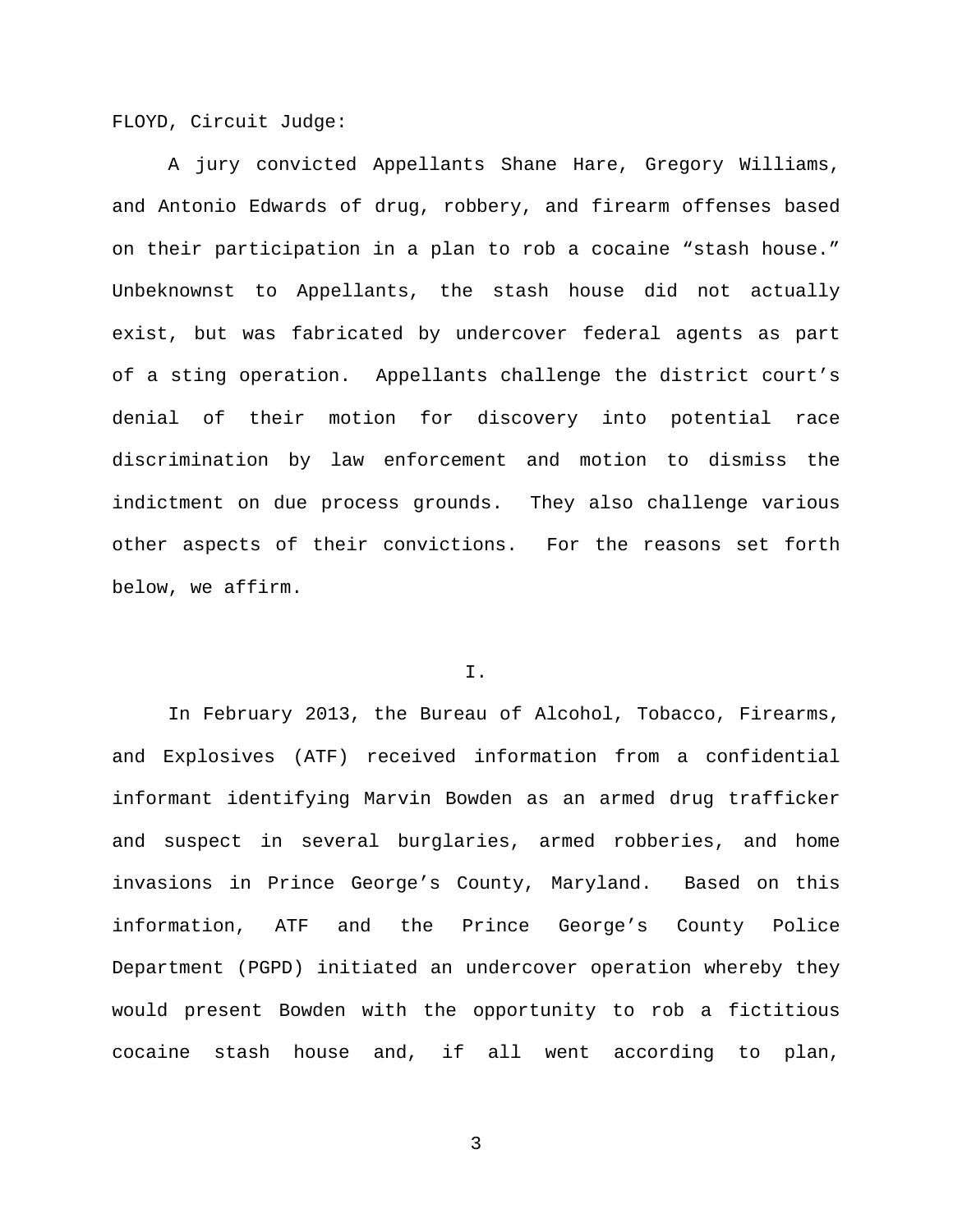ultimately arrest him and any accomplices for conspiring to traffic drugs and related crimes.<sup>[1](#page-3-0)</sup>

On April 19, 2013, PGPD undercover detective William Weathers met with Bowden to inform him of a potential opportunity to rob a drug stash house. Detective Weathers explained that he knew someone involved in drug trafficking who was looking for a group of people to help him rob a stash house containing several "bricks" of cocaine. J.A. 42, 246. In response, Bowden stated "that's what I do!" several times and indicated that he usually worked with two or three other people. J.A. 42. Bowden and Detective Weathers discussed the robbery further before Bowden left, telling Detective Weathers to let him know how many people to bring.

On May 3, 2013, Detective Weathers again met with Bowden and introduced him to ATF Special Agent Christopher Rogers, also acting undercover.<sup>2</sup> Agent Rogers told Bowden that he was a drug courier for a Mexican cartel whose job was to transport 5 kilograms of cocaine each month from the cartel's stash house in Baltimore to Richmond, Virginia. Agent Rogers explained that he

<span id="page-3-0"></span> $1$  ATF has conducted such investigations, also known as "home invasion" investigations, across the country in recent years. See, e.g., United States v. Davis, 793 F.3d 712 (7th Cir. 2015)(en banc); United States v. Black, 733 F.3d 294 (9th Cir. 2013); United States v. Sanchez, 138 F.3d 1410 (11th Cir. 1998).

<span id="page-3-1"></span><sup>&</sup>lt;sup>2</sup> This meeting and the subsequent three meetings between Agent Rogers, Bowden, and Appellants were recorded and transcribed.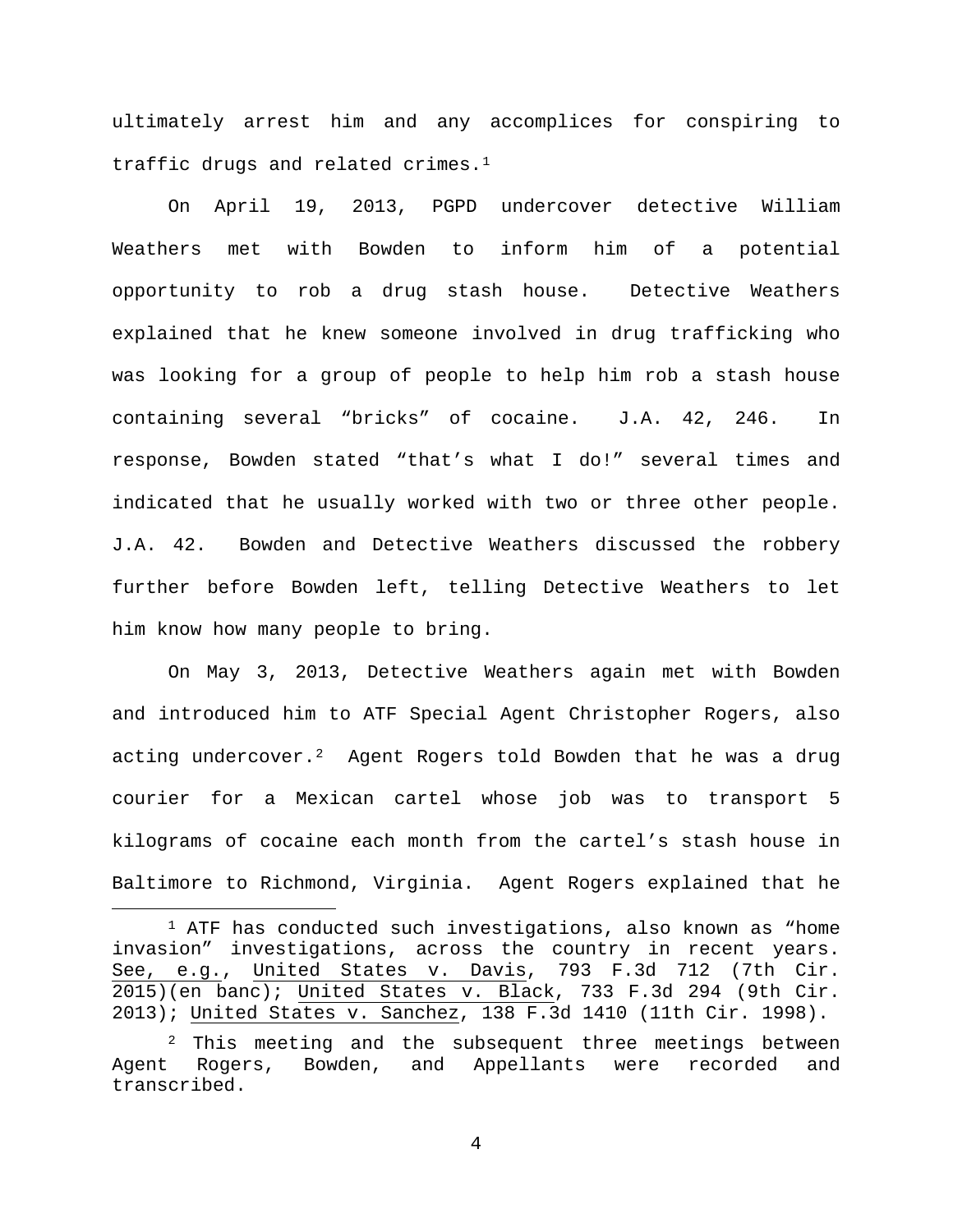wanted to rob the stash house because he was unhappy with his pay and needed an experienced crew because the house, which contained an additional 10 to 15 kilograms of cocaine, was guarded by three heavily armed men. Bowden agreed to commit the robbery, stating that he had a crew of three or four people and "that's what we do for a living." J.A. 43. Agent Rogers asked if Bowden had weapons and Bowden confirmed that he did, again stating, "that's all we do!" Id.

On May 9, 2013, Agent Rogers met with Bowden and his crew, consisting of Appellants Hare, Williams, and Edwards. Bowden himself recruited Appellants, none of whom were previously known to ATF. At the meeting, Agent Rogers repeated his story of being a disgruntled drug courier looking for a crew to rob his cartel's stash house. Agent Rogers stated that he wanted to keep 2 kilograms of cocaine for himself but the crew could divide whatever else they were able to seize, emphasizing that the stash house contained 10 to 15 kilograms of cocaine. He also cautioned that the stash house guards had a "chopper" (i.e., an automatic weapon). The crew (led by Edwards) discussed how to execute the robbery. They decided that the fastest two, Hare and Williams, would enter first while shouting "police!" and secure the chopper. Bowden and Edwards would follow and secure the guards using zip ties and duct tape. If necessary, Appellants and Bowden would shoot the guards below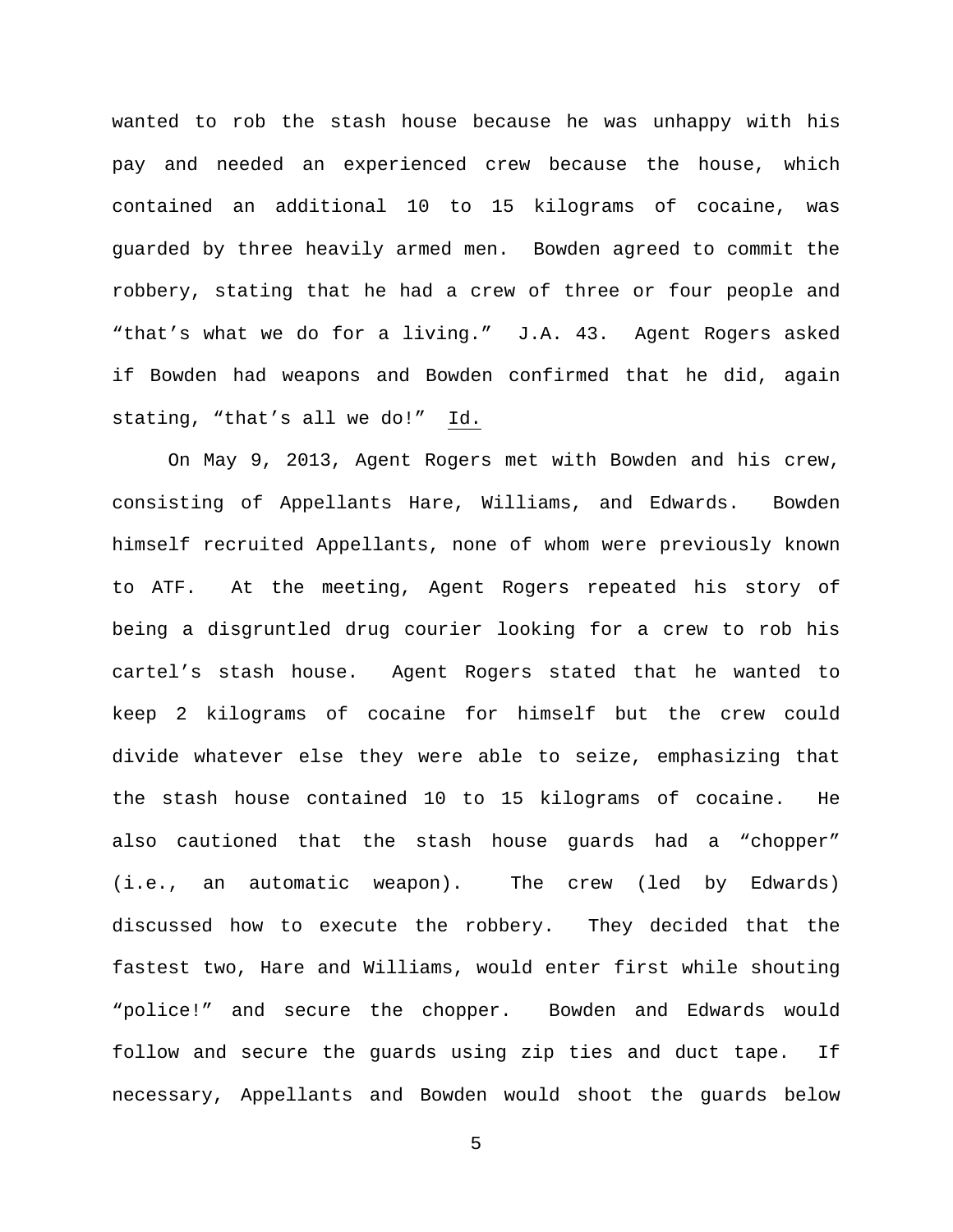the waist but would not shoot to kill. When Agent Rogers asked if Appellants had weapons, Edwards replied "[e]verybody got their own gun," and Williams confirmed, "[t]hat ain't no problem." J.A. 780. Edwards also proposed a "Plan B" in case they were unable to enter the stash house. Under Plan B, Bowden and Appellants would pretend to rob Agent Rogers of his 5 kilogram shipment, and the group would split the lesser amount. Agent Rogers stated that he could procure a rental car for their getaway. Appellants agreed to the plan and gave Agent Rogers their phone numbers.

Appellants, Bowden, and Agent Rogers next met on May 14, 2013. Agent Rogers informed the group that his next drug pickup would be at 1:00 p.m. two days later, on May 16, which is when the robbery would occur. Edwards confirmed that the group was "ready." J.A. 795. Agent Rogers advised that they should be assembled by 10:00 a.m. on the day of the robbery, and Bowden proposed staying in a hotel the night before so they would already be together. The crew (again led by Edwards) reviewed the plan (i.e., Plan A), including that once Agent Rogers entered the stash house to pick up his shipment, Bowden and Appellants would burst in and Agent Rogers would "hit the floor" to avoid getting shot. J.A. 798. Bowden and Appellants would also wear gloves and get haircuts to avoid leaving fingerprints or DNA. When Agent Rogers asked about their weapons, Williams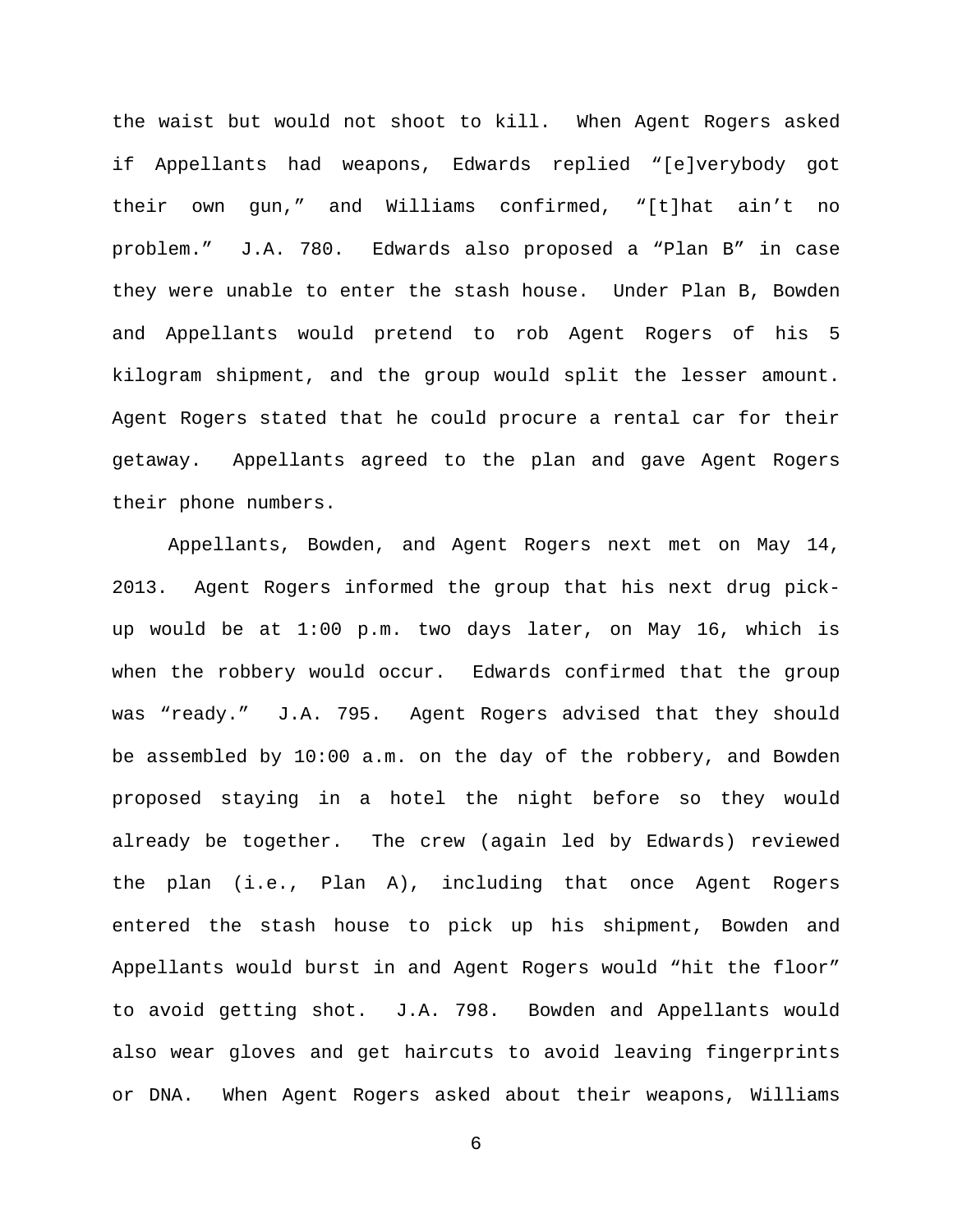confirmed that they would bring "hand tools" and potentially an automatic pump shotgun. The group again discussed Plan B if Appellants and Bowden could not enter the stash house to execute Plan A.

On May 16, 2013, Bowden and Appellants met Agent Rogers at a storage facility, which was the predetermined staging location for the robbery. The crew confirmed that they were ready to proceed and reviewed both Plan A and Plan B. Williams confirmed that they would be armed. Agent Rogers then gave the take-down signal and ATF agents surrounded the group, arresting Bowden and Appellants. ATF agents recovered a Kimber brand firearm from inside a locked glove box in Bowden's vehicle, a Beretta brand firearm that Hare had thrown under the vehicle, a black mask, and a pair of gloves.

Appellants were each charged with the same four counts: (1) conspiracy to interfere with commerce by robbery (i.e., a "Hobbs Act" robbery), in violation of 18 U.S.C. § 1951(a); (2) conspiracy to possess with the intent to distribute cocaine, in violation of 21 U.S.C. § 846; (3) conspiracy to possess a firearm in furtherance of a drug trafficking crime or a crime of violence, in violation of 18 U.S.C.  $\S$  924(o); and (4) possession of a firearm in furtherance of a drug trafficking crime or a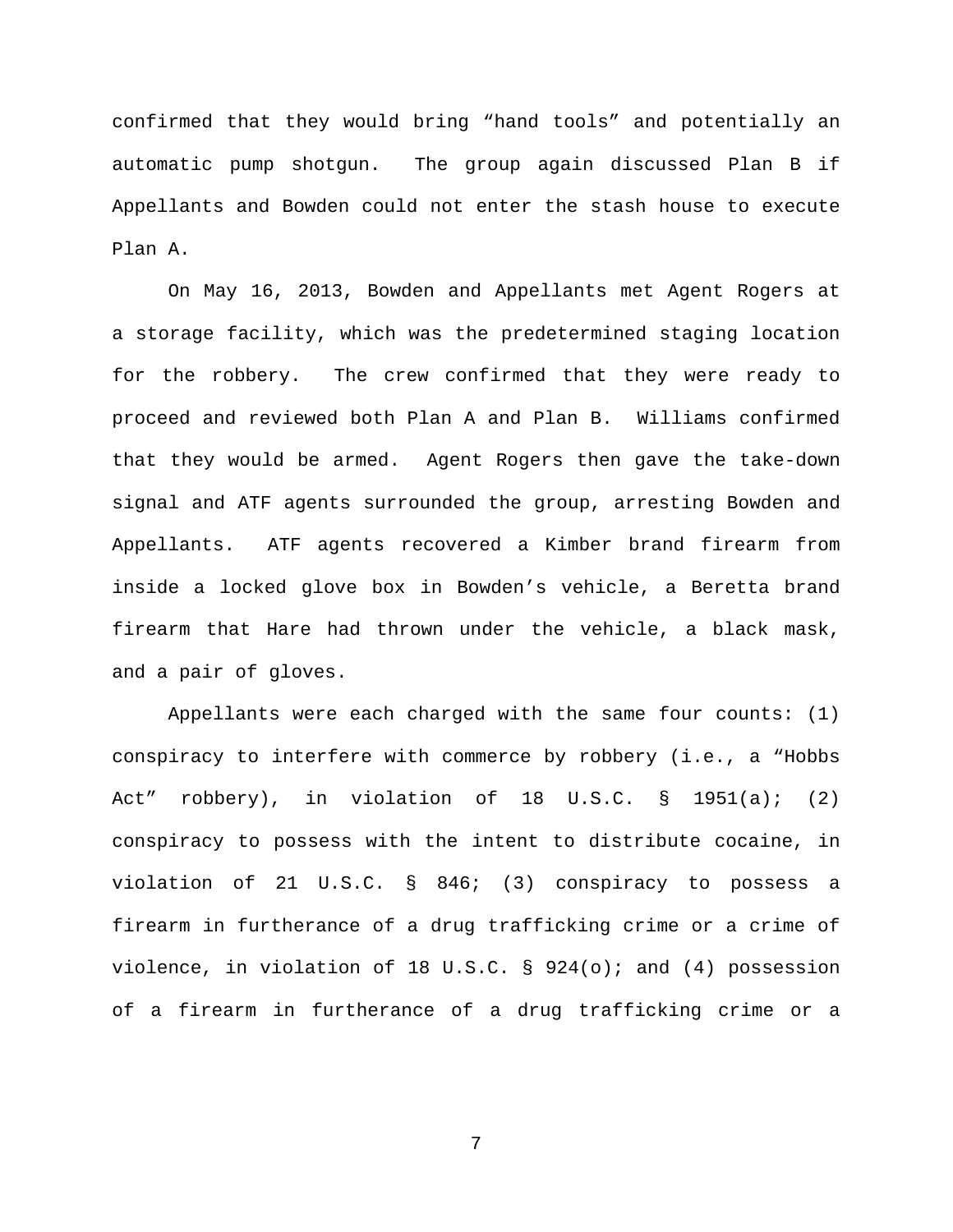crime of violence, in violation of 18 U.S.C.  $\S$  924(c).<sup>3</sup> Edwards was additionally charged with being a felon in possession of ammunition, in violation of 18 U.S.C. § 922(g)(1).

Before trial, Appellants moved for discovery into whether race played a role in ATF's decision to target Bowden and Appellants for a stash house sting operation. The district court denied the motion, though it ordered the government to produce to Appellants one page out of ATF's training materials for conducting such operations. Appellants also moved to dismiss the indictment on the ground that the government had engaged in outrageous conduct that violated their due process rights. The district court denied this motion as well.

After a seven-day trial, the jury returned a special verdict finding Appellants guilty on all counts. The district court sentenced Hare to 132 months of imprisonment, Williams to 150 months, and Edwards to 240 months. Appellants filed this appeal challenging, among other things, the district court's denial of their motion for discovery and motion to dismiss, as well as their convictions for the firearm offenses in Counts 3 and 4.

<span id="page-7-0"></span> <sup>3</sup> Bowden entered a plea agreement and ultimately received a ten-year sentence.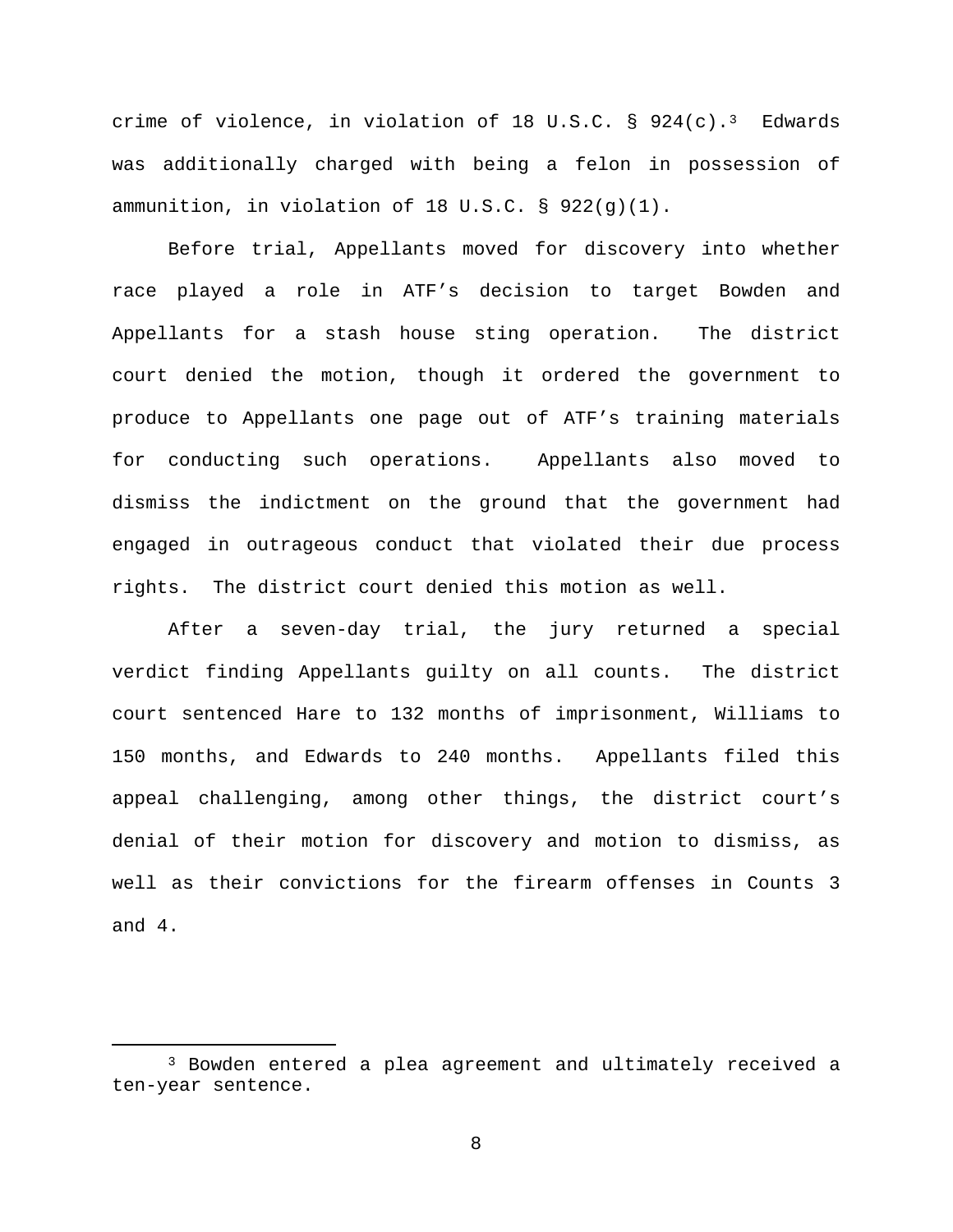II.

A.

Appellants first contend that the district court erred in denying their motion for discovery into whether ATF targeted Bowden and Appellants for a stash house sting operation because they are black, i.e., whether ATF engaged in selective enforcement. In support of their motion, Appellants presented evidence indicating that there had been a total of 5 stash house sting cases prosecuted in the District of Maryland since 2011 (including this case) and that all 20 defendants in those cases were black. On appeal, Appellants have revised those figures to 8 prosecutions involving 32 defendants, all of whom are black. Also on appeal, Appellants identify a "known white 'crew[]' involved in robberies and drug distribution" in the District of Maryland whose members were arrested and prosecuted, but were "not the subject of a 'stash house sting' or other ATF investigation." Appellants Br. 36 (citing United States v. Paschall, Nos. 13-359, 13-360, 13-361 (D. Md. July 16, 2013)).[4](#page-8-0) Appellants argue that this evidence entitles them to discovery in support of their selective enforcement claim. Broadly speaking, Appellants seek "discovery concerning the methodology employed by ATF in these cases, their selection criteria for

<span id="page-8-0"></span> <sup>4</sup> The government does not dispute Appellants' statistics or their characterization of the Paschall case.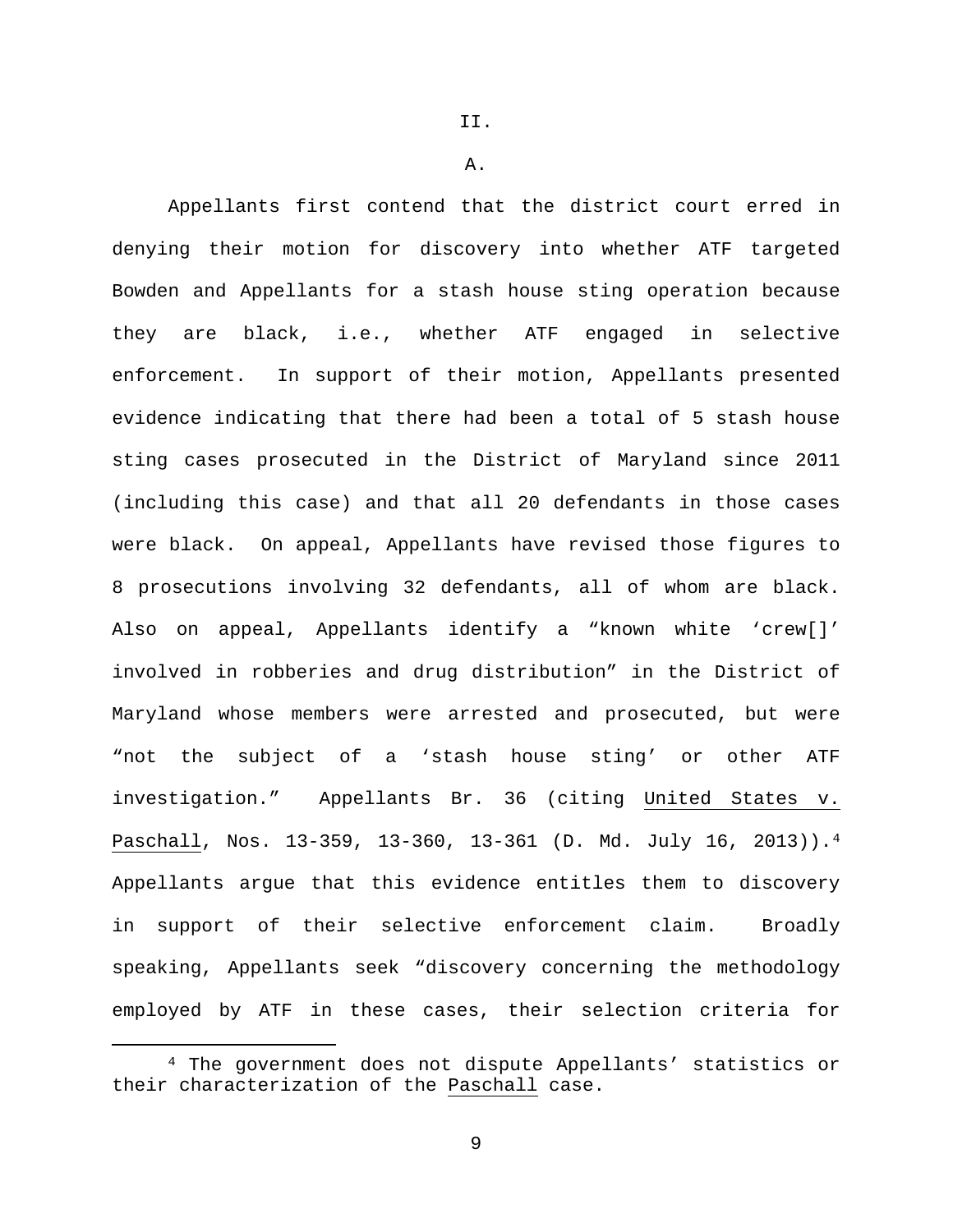targets, their use of informants, and any efforts to ensure law enforcement did not ensnare the otherwise innocent and those lacking predisposition." Appellants Br. 22.

The district court denied Appellants' motion, finding that their evidence did not satisfy the standard for discovery set forth in United States v. Armstrong, 517 U.S. 456 (1996). Nevertheless, the court ordered the government to investigate whether ATF had a manual or "playbook" related to stash house sting operations and to provide any such manual to the court for in camera review. The government produced an ATF operations manual that was created in July 2013, after the events in this case. The government indicated, however, that ATF agents in the District of Maryland had been trained in conducting stash house stings prior to their investigation of Bowden and Appellants. The court ordered the government to provide any such training materials to the court for in camera review. After reviewing the government's submission, the court ordered the government to produce to Appellants one page, which set forth the "procedures and guidelines for selecting a target." Suppl. J.A. 5. The court noted that while "this page is not in any way suggestive of discriminatory animus, disclosure is warranted insofar as [Appellants] would otherwise have no way of learning the government's criteria for selecting targeted individuals." Id. at 5-6. On appeal, Appellants contend that they should not be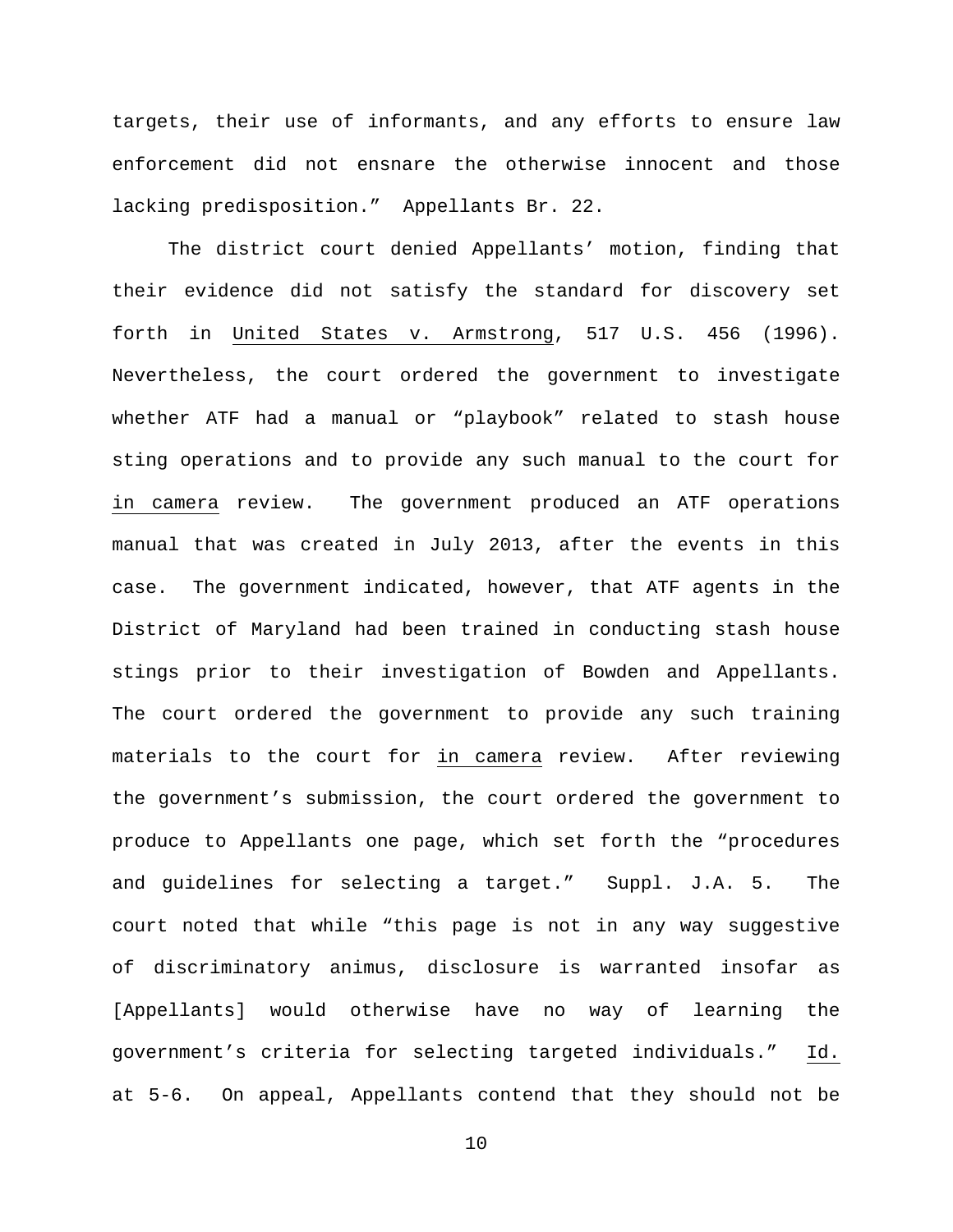held to the Armstrong standard as it applies to claims of selective prosecution rather than selective enforcement, and that their evidentiary showing entitles them to discovery beyond what was ordered by the district court. Our review is de novo. See United States v. Venable, 666 F.3d 893, 900 (4th Cir. 2012).

#### B.

In Armstrong, the Supreme Court addressed the standards of proof applicable to a claim of selective prosecution, i.e., a claim that the "prosecutor has brought the charge for reasons forbidden by the Constitution," such as race. 517 U.S. at 463. The Court explained that the Attorney General and United States Attorneys, having been designated by the President to help execute the nation's laws, enjoy "broad discretion" and a "presumption of regularity" in their prosecutorial decisions. Id. at 464 (quotations omitted). "In order to dispel the presumption that a prosecutor has not violated equal protection, a criminal defendant must present clear evidence to the contrary" by demonstrating that a prosecutorial policy "had a discriminatory effect and . . . was motivated by a discriminatory purpose." Id. at 465 (quotation omitted). The defendant must "establish both (1) that similarly situated individuals of a different race were not prosecuted, and (2) that the decision to prosecute was invidious or in bad faith."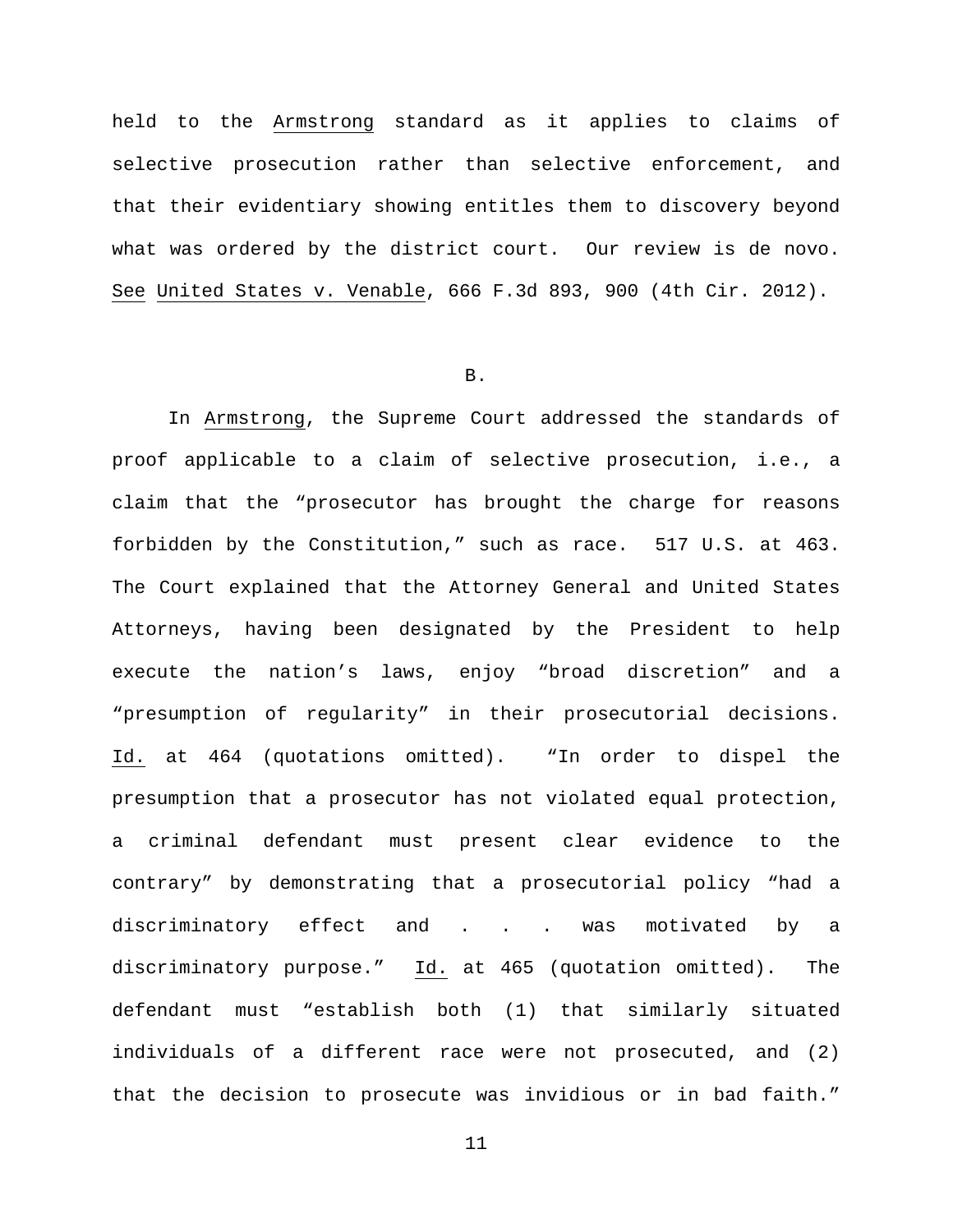United States v. Olvis, 97 F.3d 739, 743 (4th Cir. 1996) (quotations omitted).

The standard for obtaining discovery in support of a selective prosecution claim is only "slightly lower" than for proving the claim itself. Venable, 666 F.3d at 900. Instead of presenting "clear evidence," the "defendant must produce 'some evidence' making a 'credible showing' of both discriminatory effect and discriminatory intent." Olvis, 97 F.3d at 743. Because discovery imposes "many of the costs present when the Government must respond to a prima facie case of selective prosecution," the standard for obtaining discovery is "correspondingly rigorous" and "should itself be a significant barrier to the litigation of insubstantial claims." Armstrong, 517 U.S. at 464, 468.

This Court has adopted Armstrong's standard for proving selective prosecution as the standard for proving selective enforcement. See United States v. Bullock, 94 F.3d 896, 899 (4th Cir. 1996). We have not, however, specifically addressed whether Armstrong's standard for discovery applies in the selective enforcement context. Nevertheless, this standard provides the starting point for our analysis of Appellants' discovery motion.

Appellants' statistical evidence, indicating that all 32 defendants prosecuted in stash house sting cases in the District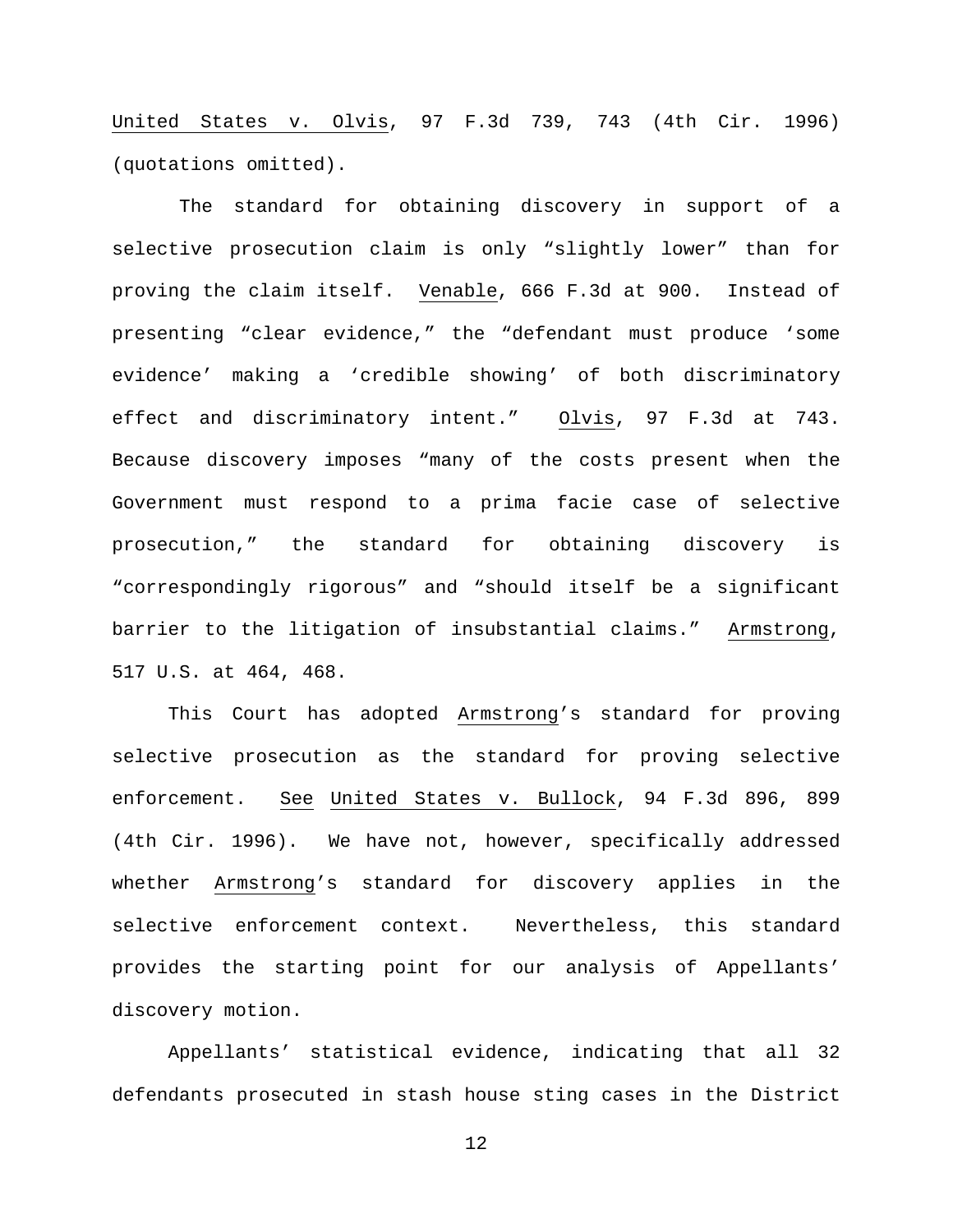of Maryland have been black, does not meet Armstrong's discovery standard. We have explained that "absent an appropriate basis for comparison, statistical evidence [of racial disparity] alone cannot establish any element of a discrimination claim." Olvis, 97 F.3d at 745. In Olvis, the defendants presented evidence showing that in the Norfolk–Newport News area of Virginia, "more than 90% of those indicted . . . since 1992 for crack cocaine trafficking are black." 97 F.3d at 741, 745. We found this insufficient to demonstrate a discriminatory effect, as the data provided "no statistical evidence on the number of blacks who were actually committing crack cocaine offenses or whether a greater percentage of whites could have been prosecuted for such crimes." Id. at 745. "Without an appropriate basis for comparison, raw data about the percentage of black crack cocaine defendants prove[d] nothing." Id. Similarly, in Venable, we found that statistics showing that blacks made up approximately 87% of those charged with certain firearm offenses in the Eastern District of Virginia did not constitute evidence of discriminatory intent, as the data provided "no statistical evidence about the number of blacks who were actually committing firearms offenses or whether a greater percentage of whites could have been prosecuted for such crimes." 666 F.3d 903.

Appellants' statistical evidence similarly provides no appropriate basis for comparison, as it contains no data on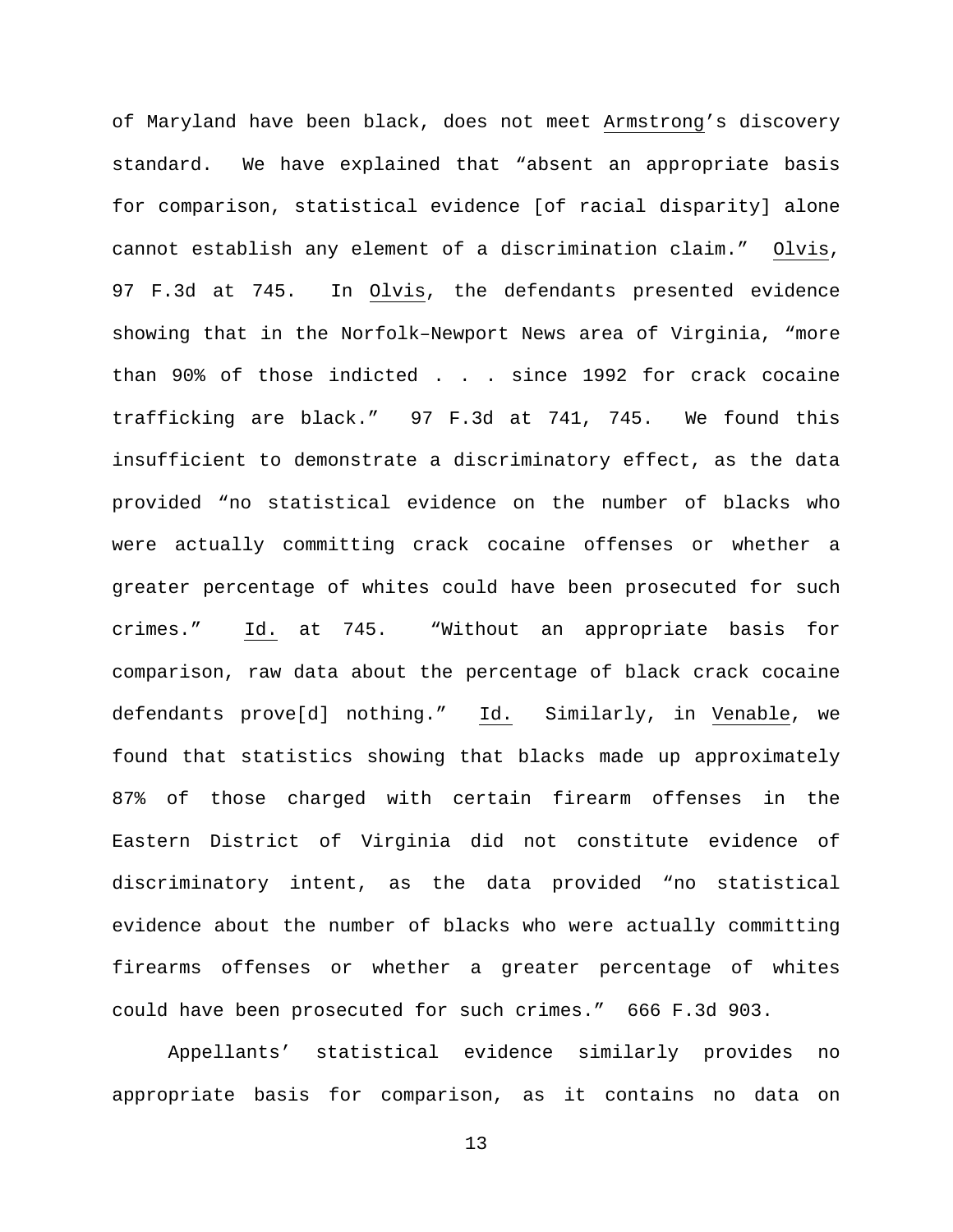similarly situated white individuals who could have been targeted for stash house sting investigations but were not. Instead, Appellants point to one white crew "involved in robberies and drug distribution" in the District of Maryland. Appellants Br. 36. It is far from clear, however, that this crew is "similarly situated," in the sense that "their circumstances present no distinguishable legitimate [enforcement] factors that might justify making different [enforcement] decisions with respect to them." See Venable, 666 F.3d at 900-01. While a Department of Justice press release indicates that the Paschall defendants were involved in drug trafficking and armed home invasions, it is not known, for example, whether the crew members' criminal histories indicated that they would be receptive to a stash house robbery scenario, or whether ATF had the means of infiltrating this crew undercover.[5](#page-13-0) Furthermore, this isolated example is more "anecdotal evidence," Armstrong, 517 U.S. at 470, than it is

<span id="page-13-0"></span> <sup>5</sup> See U.S. Atty's Office, Dist. of Md., Dept. of Justice, 16 Defendants Charged In A Commercial Burglary Ring and Drug Conspiracy (July 18, 2013), https://www.justice.gov/usaomd/pr/16-defendants-charged-commercial-burglary-ringand-drugconspiracy (describing defendants as committing "commercial burglaries, home invasion armed robberies, arsons and other<br>crimes at convenience stores, gas stations, financial convenience stores, institutions, restaurants[,] homes and liquor stores," in which "[s]afes and ATMs are primarily targeted and taken," and "[l]ottery tickets and cigarettes are also taken along with other valuables") (saved as ECF opinion attachment).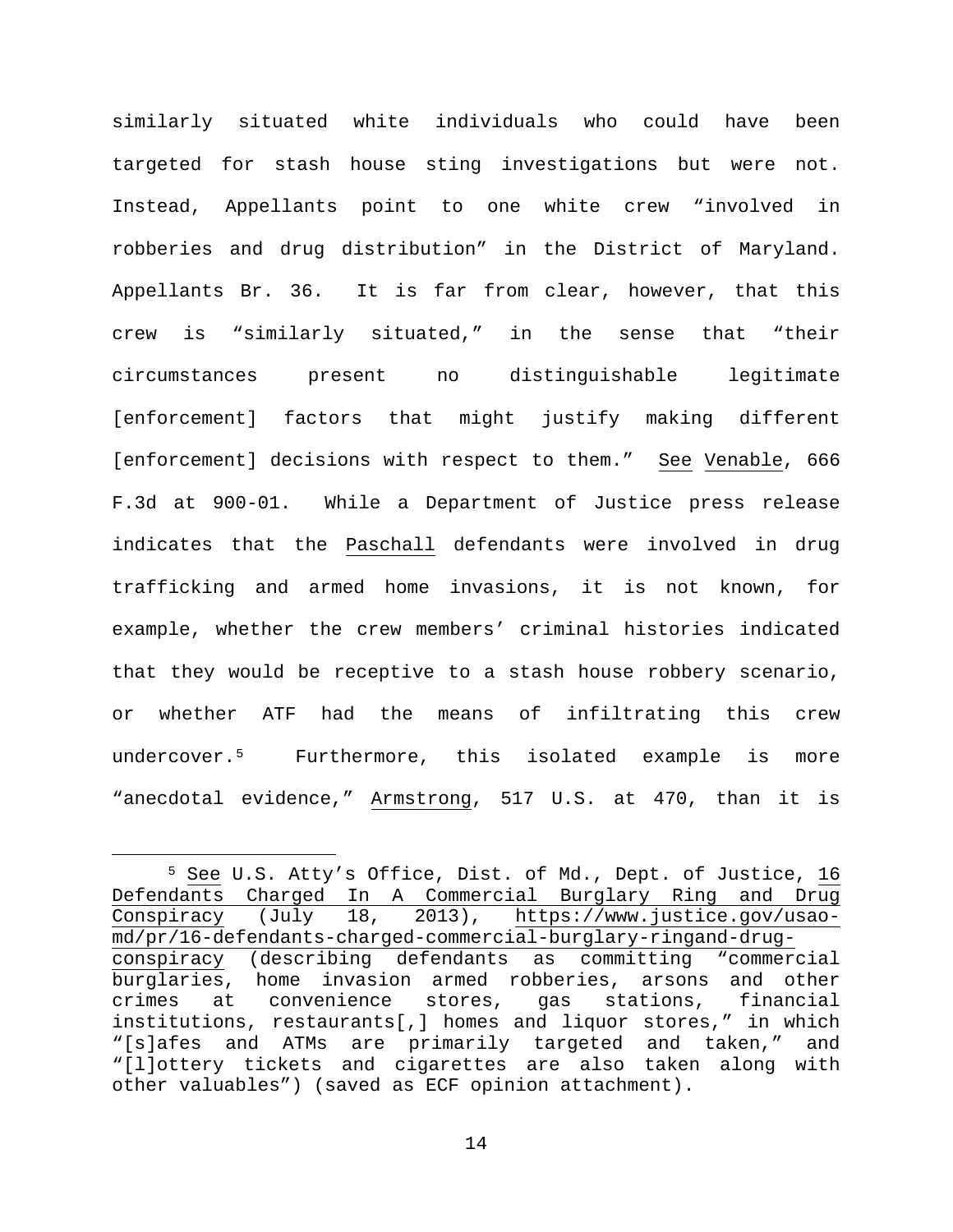"statistical evidence" demonstrating that "a greater percentage of whites could have been [investigated]." See Venable, 666 F.3d at 903.

Even if we assumed that Appellants' statistical evidence "had a basis for comparison that showed discriminatory effect, it would not necessarily prove discriminatory intent." Olvis, 97 F.3d at 746. As a general matter, "in cases involving discretionary judgments 'essential to the criminal justice process,' statistical evidence of racial disparity is insufficient to infer . . . a discriminatory purpose." Id. (quoting McCleskey v. Kemp, 481 U.S. 279, 297 (1987)). Appellants' statistical evidence, with its relatively small sample size and weak basis for comparison, is clearly insufficient. See id. at 745. Because Appellants offer no other evidence that ATF's actions were "invidious or in bad faith," they have not shown discriminatory intent.<sup>6</sup> Thus,

<span id="page-14-0"></span> <sup>6</sup> Appellants allege that ATF was "willfully blind" to the racially disparate impact of its stash house sting operations; however, willful blindness does not evince discriminatory intent, as "discriminatory intent implies that the government 'selected or reaffirmed a particular course of action at least in part because of, not merely in spite of, its adverse effects upon an identifiable group.'" Venable, 666 F.3d at 903 (quoting Wayte v. United States, 470 U.S. 598, 610 (1985)).

Appellants also suggest that ATF deviated from its protocol by failing to investigate Appellants' criminal backgrounds to ensure that they were violent offenders, and that such deviation is "evidence that improper purposes are playing a role." Vill. of Arlington Heights v. Metro. Hous. Dev. Corp., 429 U.S. 252, (Continued)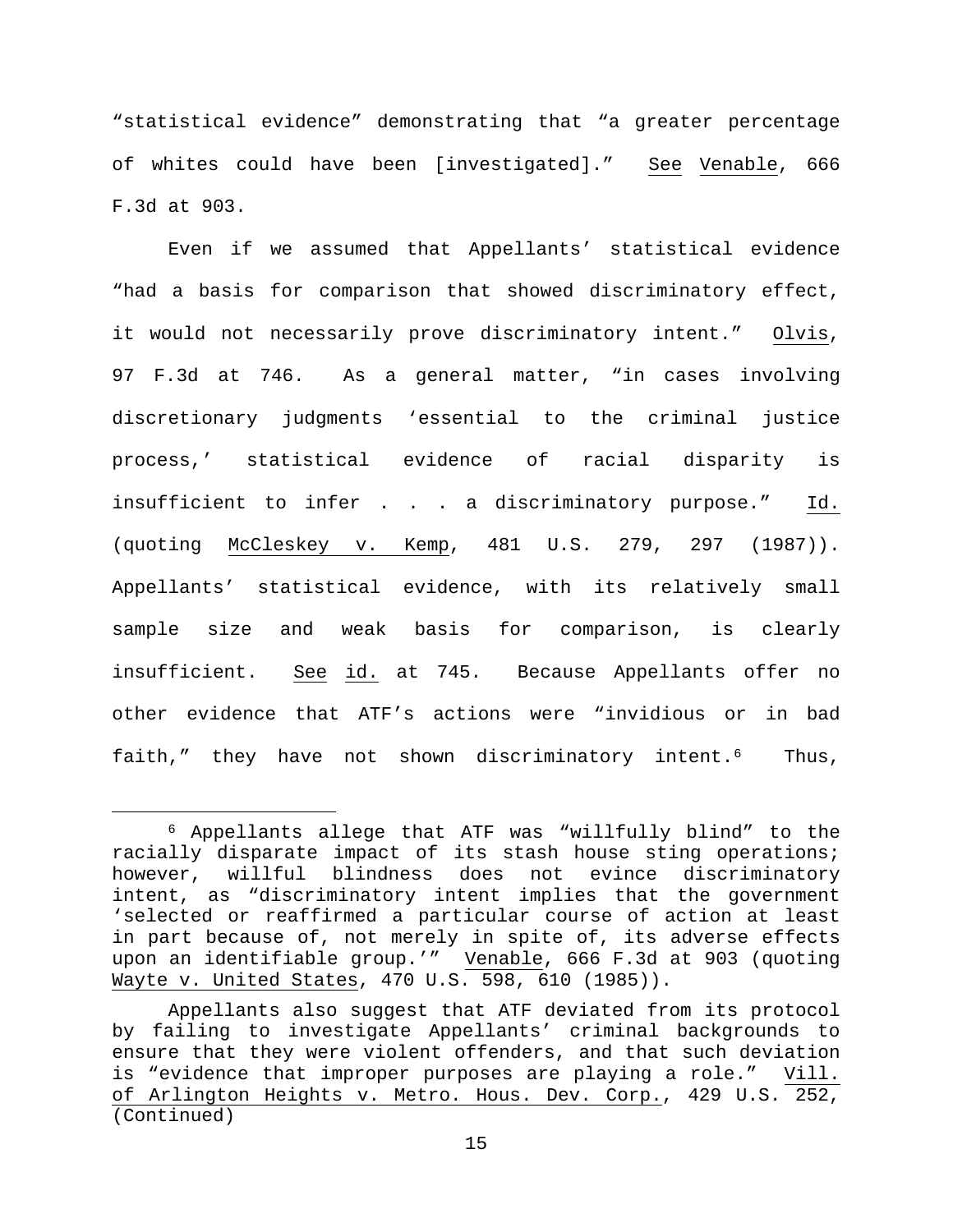Appellants have not put forth "some evidence" making a "credible showing" of the elements of a discrimination claim.

Appellants argue, however, that their selective enforcement claim should not be held to the discovery standard articulated in Armstrong for claims of selective prosecution. Appellants highlight important differences in proving the two types of claims. First, Appellants note that it is considerably harder to demonstrate that a law enforcement action has a discriminatory effect, as there are less likely to be records of similarly situated individuals who were never investigated or arrested. As the Seventh Circuit has explained, in a case involving racial profiling in traffic stops:

In a meritorious selective prosecution claim, a criminal defendant would be able to name others arrested for the same offense who were not prosecuted by the arresting law enforcement agency; conversely, plaintiffs who allege that they were stopped due to racial profiling would not, barring some type of test operation, be able to provide the names of other similarly situated motorists who were not stopped.

Chavez v. Illinois State Police, 251 F.3d 612, 640 (7th Cir. 2001). In the stash house sting context, a defendant would face

ī

<sup>267</sup> (1977). However, ATF protocol requires investigation of the target, in this case Bowden. The record indicates that ATF investigated Bowden and that he satisfied ATF's criteria for a Finally, that ATF presented Appellants with a lucrative opportunity involving more than 10 to 15 kilograms of cocaine does not suggest a discriminatory motive.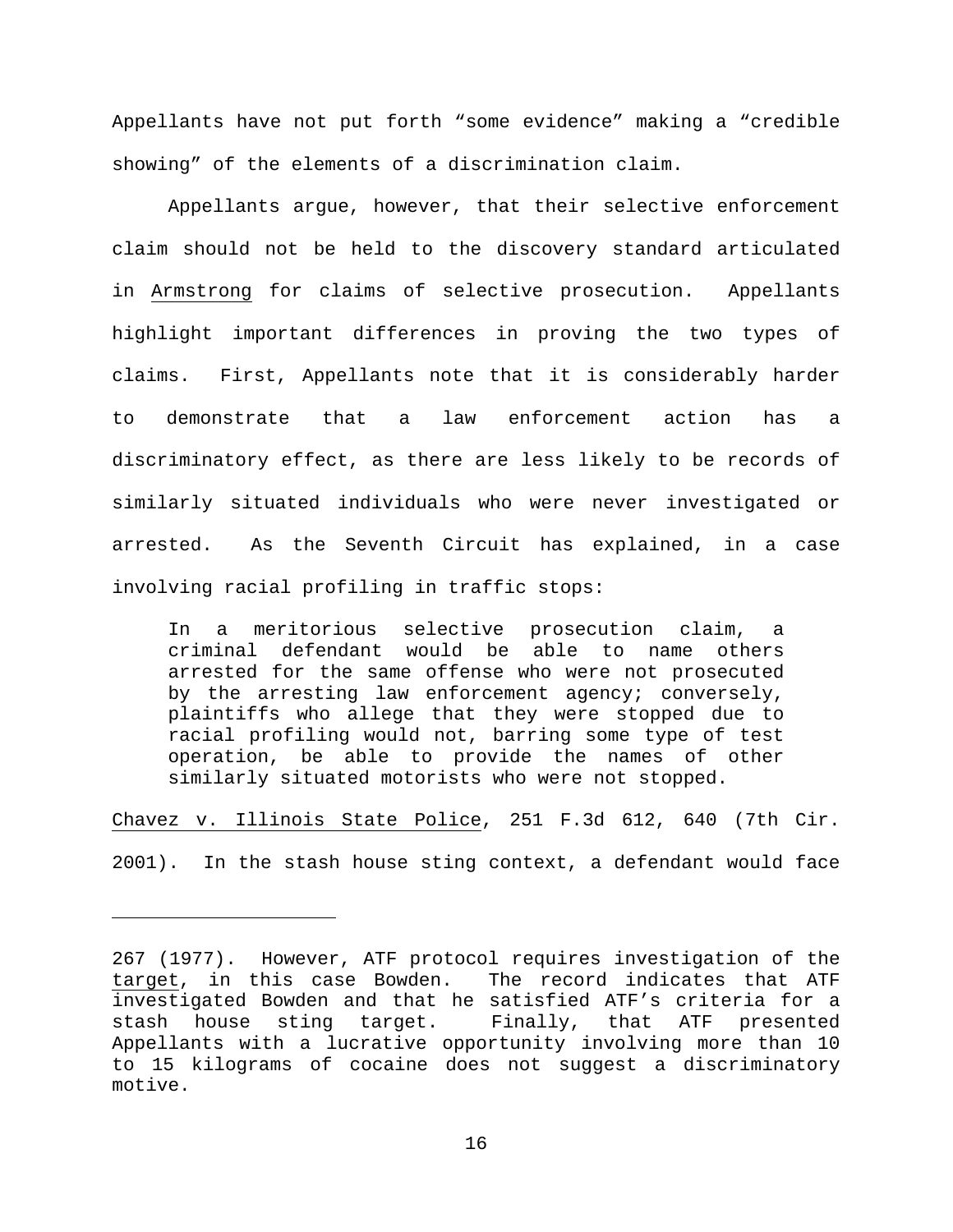considerable difficulty obtaining credible evidence of similarly situated individuals who were not investigated by ATF. Even if a defendant could, for example, use state or federal prosecutions to identify white individuals involved in drug offenses or armed robberies, without discovery into what ATF knew about these individuals, the defendant would be hard pressed to demonstrate that there were no distinguishing factors that would justify different enforcement treatment.

Second, Appellants note that Armstrong was primarily concerned with respecting the province of federal prosecutors, who are "designated by statute as the President's delegates to help him" execute the nation's laws, and thus enjoy a "presum[ption] that they have properly discharged their official duties." Armstrong, 517 U.S. at 464. Law enforcement officers, however, are not accorded equal deference. Again, the Seventh Circuit offers cogent analysis:

Agents of the ATF and FBI are not protected by a powerful privilege or covered by a presumption of constitutional behavior. Unlike prosecutors, agents<br>regularly testify in criminal cases, and their regularly testify in criminal cases, and their credibility may be relentlessly attacked by defense counsel. They also may have to testify in pretrial proceedings, such as hearings on motions to suppress evidence, and again their honesty is open to challenge. Statements that agents make in affidavits for search or arrest warrants may be contested, and the court may need their testimony to decide whether if shorn of untruthful statements the affidavits would have established probable cause. . . . Before holding hearings (or civil trials) district judges regularly, and properly, allow discovery into nonprivileged aspects of what agents have said or done. In sum, the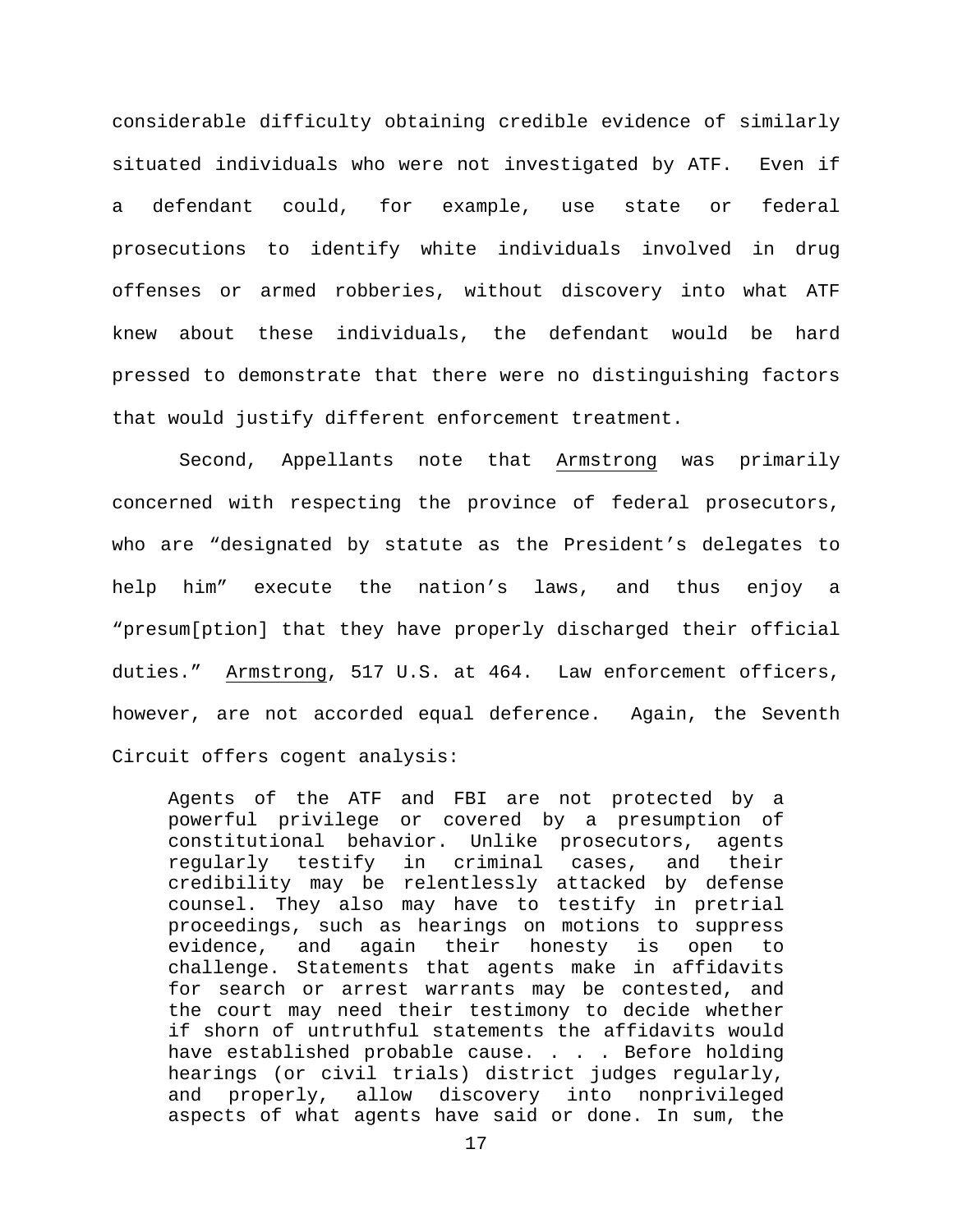sort of considerations that led to the outcome in Armstrong do not apply to a contention that agents of the FBI or ATF engaged in racial discrimination when selecting targets for sting operations, or when deciding which suspects to refer for prosecution.

United States v. Davis, 793 F.3d 712, 720-21 (7th Cir. 2015) (en banc) (finding evidence that the "overwhelming majority" of defendants prosecuted in stash house sting cases in the Northern District of Illinois were black or Hispanic sufficient to warrant discovery on an incremental basis).

Appellants' arguments are well taken. However, even if we assume that their evidentiary showing is sufficient to warrant discovery into selective enforcement, Appellants have not shown that they are entitled to discovery beyond what the government has already produced. The government has already provided Appellants with ATF's criteria for choosing a stash house sting target, and the district court reviewed an even broader set of ATF documents for information relevant to Appellants' selective enforcement claim. ATF's selection criteria do not suggest any discriminatory motive. Instead, they indicate that ATF followed its protocol in selecting Bowden as a target, and Bowden, not ATF, recruited Appellants. We conclude that Appellants have received all the discovery to which they are entitled, and affirm the district court's denial of their motion for discovery.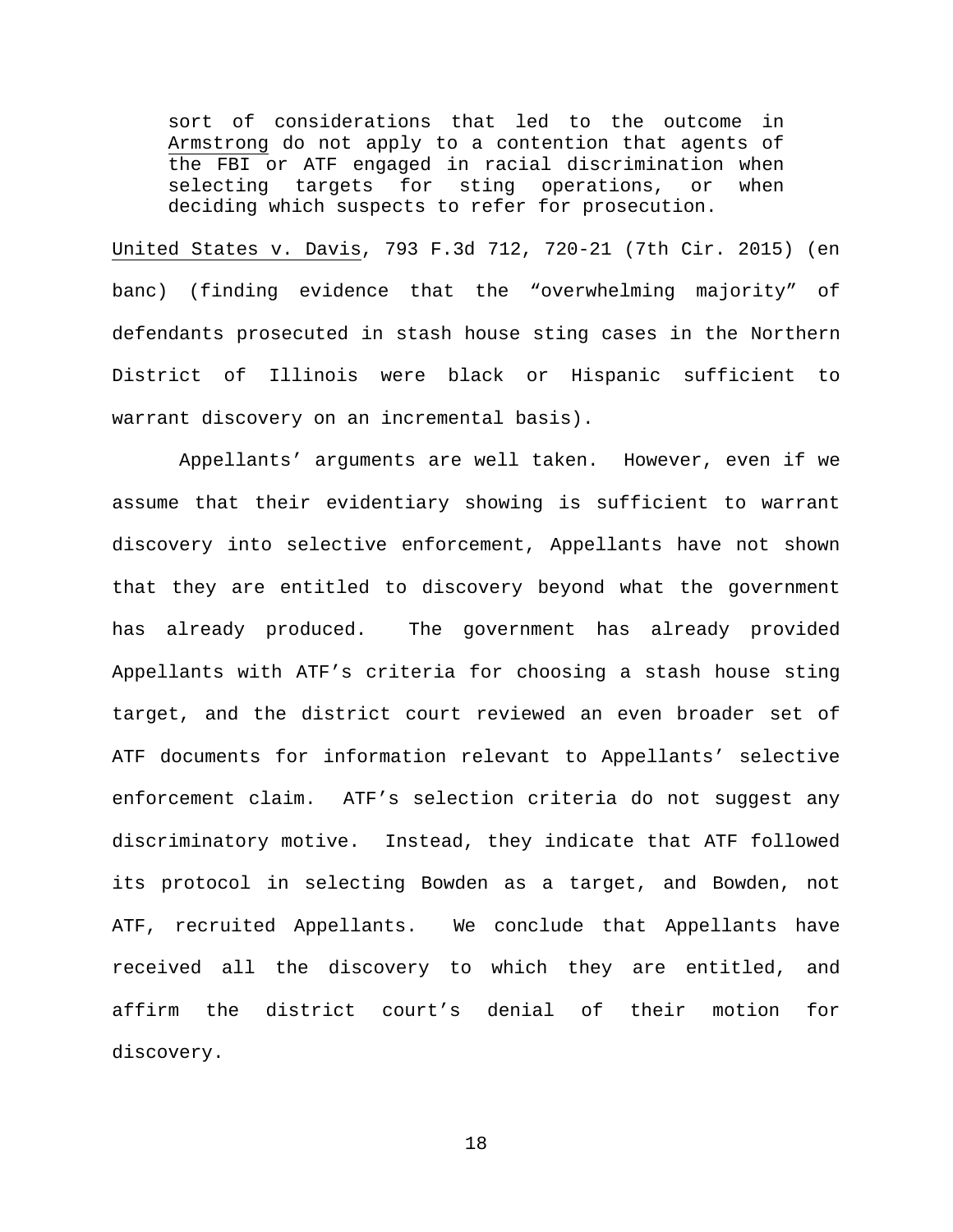Appellants next challenge the district court's denial of their motion to dismiss the indictment on due process grounds. Because the relevant facts are not in dispute, our review is de novo. See United States v. Hatcher, 560 F.3d 222, 224 (4th Cir. 2009).

Appellants claim that ATF's conduct in this case was so egregious as to violate their Fifth Amendment due process rights and thus preclude prosecution. They invoke the theory, first articulated in United States v. Russell, 411 U.S. 423 (1973), that there may be "a situation in which the conduct of law enforcement agents is so outrageous that due process principles would absolutely bar the government from invoking judicial processes to obtain a conviction." Id. at 431-32. We have previously observed that the "outrageous conduct" doctrine is "highly circumscribed," United States v. Hasan, 718 F.3d 338, 343 (4th Cir. 2013), and applies "only in rare cases." United States v. Jones, 18 F.3d 1145, 1154 (4th Cir. 1994). The government's actions "must be 'shocking' or 'offensive to traditional notions of fundamental fairness.'" Hasan, 718 F.3d at 343 (quoting United States v. Osborne, 935 F.2d 32, 37 (4th Cir. 1991)). See also Osborne, 935 F.2d at 36 (noting the "high shock threshold" of appellate courts faced with "extremely unsavory government conduct"). "As a practical matter, only

III.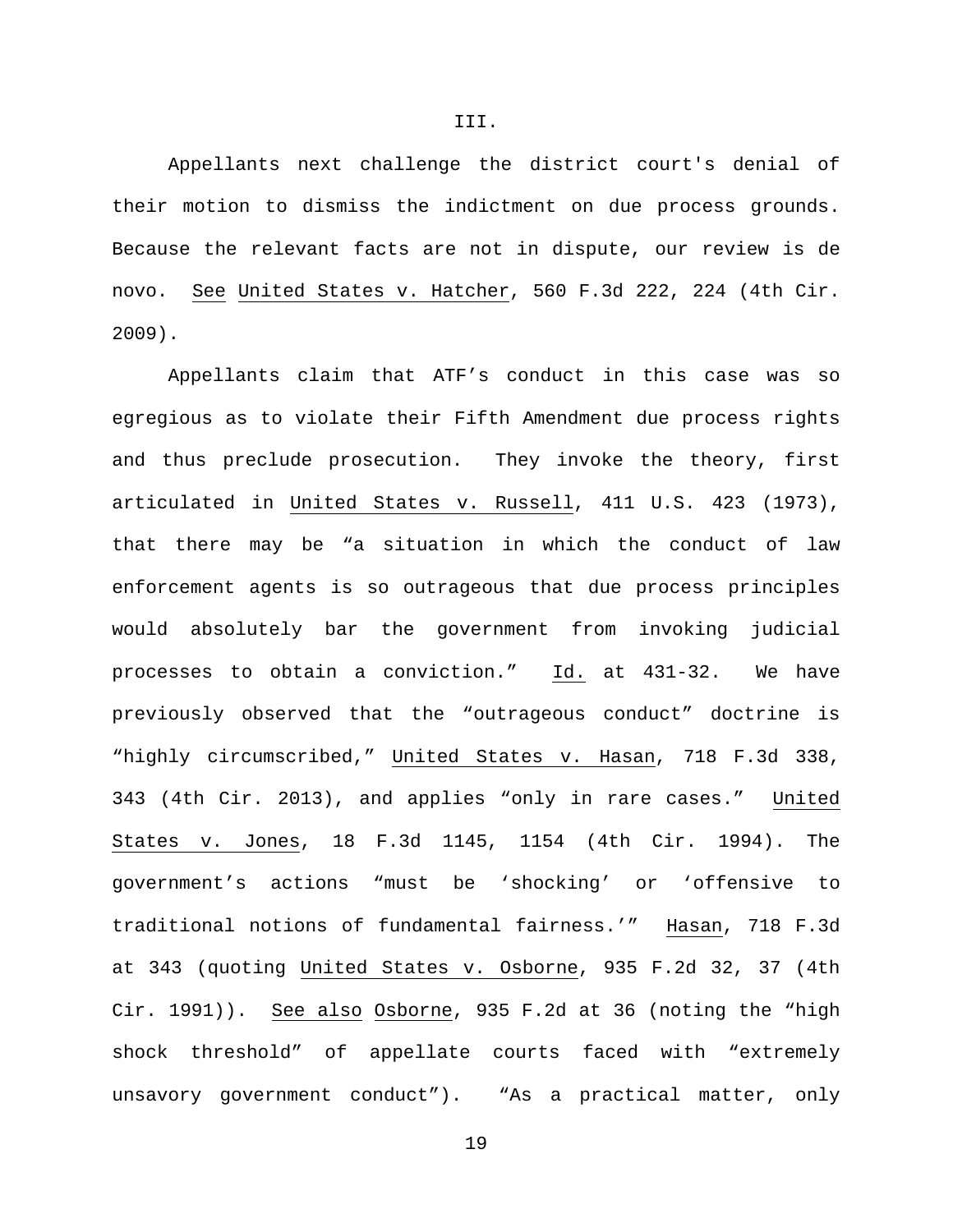those claims alleging violation of particular constitutional guarantees are likely to succeed." United States v. Jones, 13 F.3d 100, 104 (4th Cir. 1993).

Appellants' theory as to a due process violation is less than clear. However, their primary arguments appear to be that ATF behaved outrageously by failing to investigate whether Appellants were predisposed to committing stash house robberies or similar crimes, and by providing an inducement so lucrative as to be unreasonable.[7](#page-19-0) Appellants also appear to object generally to ATF's use of the stash house robbery scenario as an investigative tool. We address these arguments in turn.

The government does not deny that ATF had no knowledge of Appellants before Bowden introduced them to Agent Rogers, and

<span id="page-19-0"></span> <sup>7</sup> Government inducement and a defendant's lack of predisposition are the elements of an entrapment defense. See United States v. Sligh, 142 F.3d 761, 762 (4th Cir. 1998). Appellants acknowledge that the district court allowed them to argue entrapment and gave the entrapment jury instruction they requested. On appeal, Appellants assert that they are not raising an entrapment claim. Thus, we evaluate their arguments under the outrageous government conduct standard.

Nevertheless, we note that we would reject an entrapment claim, were Appellants raising one. When the issue of entrapment is submitted to the jury, a guilty verdict "comprehends a finding of no entrapment" and "an appellate court may overturn this determination only if no rational trier of fact could have found predisposition beyond a reasonable doubt, viewing the evidence in the light most favorable to the prosecution." United States v. Jones, 976 F.2d 176, 180 (4th<br>Cir. 1992). Under the predisposition principles explained Under the predisposition principles explained herein, a reasonable juror could have found predisposition on the part of Appellants.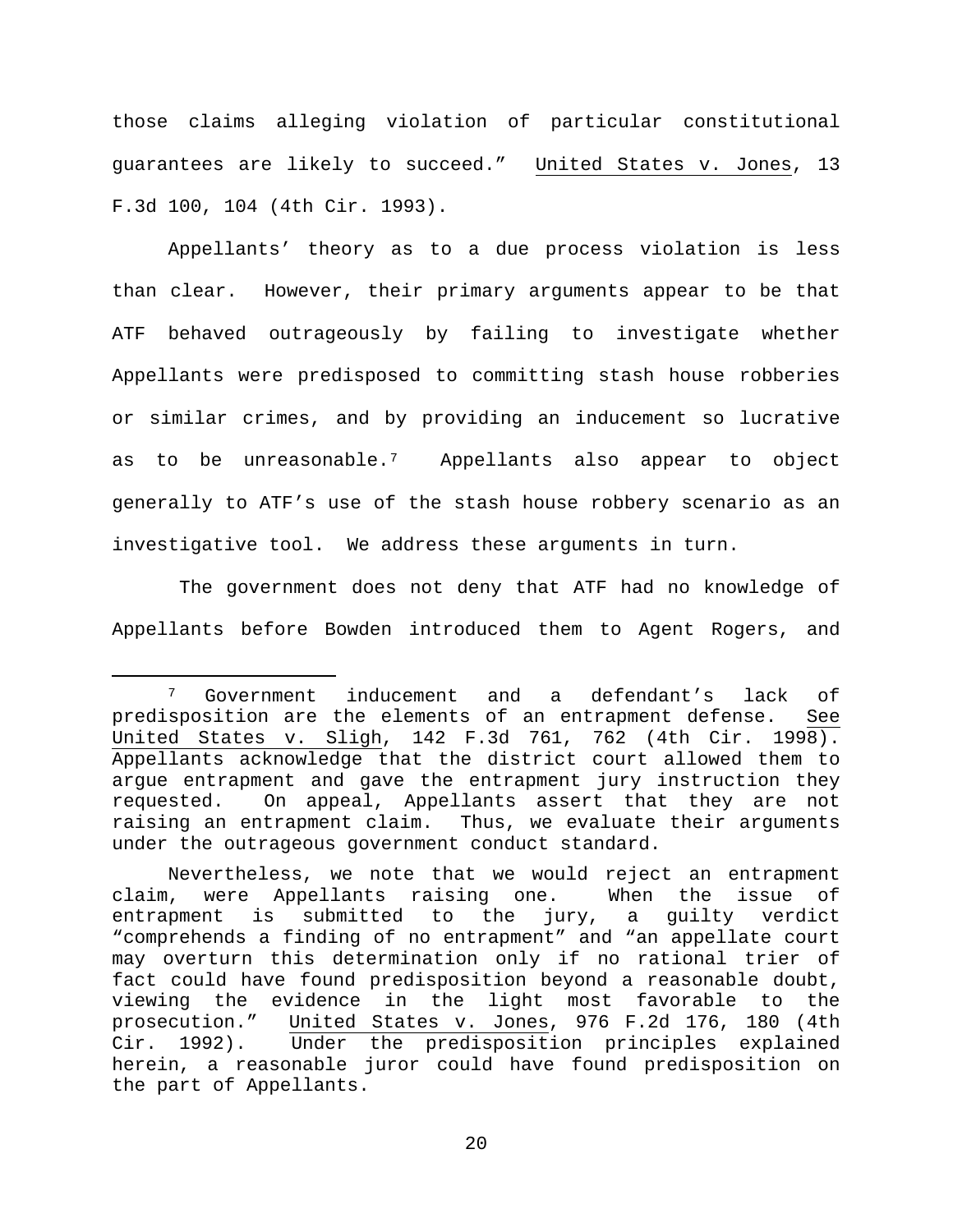that ATF subsequently undertook no investigation to determine whether they had violent criminal histories and were therefore appropriate targets for a stash house sting. Indeed, it appears that Hare and Williams have only minimal criminal records and no record of violent crimes. See J.A. 176, 180. While this is troubling, particularly since Appellants now each face more than 10 years of imprisonment, it does not rise to the level of outrageous conduct.

Appellants were not targeted by ATF but recruited by Bowden, whom ATF targeted based on information that he was an active, armed drug trafficker. "[I]t would undermine law enforcement's ability to investigate and apprehend criminals if its otherwise acceptable conduct became outrageous merely because an individual with no known criminal history whom the government did not suspect of criminal activity joined the criminal enterprise at the last minute at the behest of codefendants." United States v. Black, 733 F.3d 294, 308 n.11 (9th Cir. 2013). Furthermore, it was not outrageous for the government to infer that Bowden would recruit people who were willing and had the requisite experience to rob an armed stash house. This inference was bolstered by Appellants' ready response to Agent Rogers's proposal. They assented to the proposal at their first meeting with Rogers, planned how to execute the robbery, and at no point attempted to withdraw.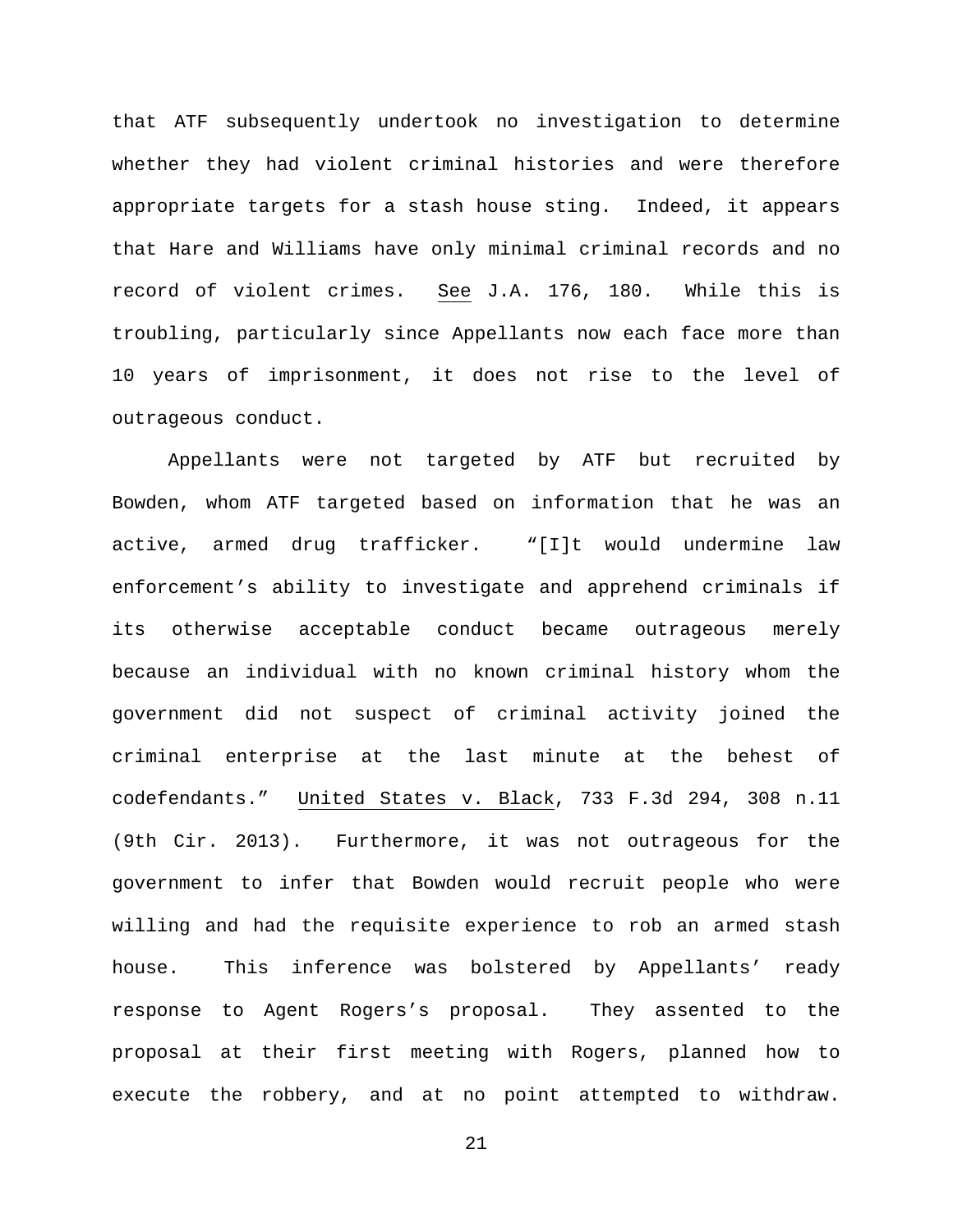"[T]he ready commission of the criminal act amply demonstrates the defendant's predisposition." Jacobson v. United States, 503 U.S. 540, 550 (1992); see also Osborne, 935 F.2d at 37-38 ("[T]he fact that a defendant has not previously committed any related crime is not proof of lack of predisposition. Rather, predisposition is found from the defendant's ready response to the inducement offered.").

We also do not find outrageous the size of the inducement, 15 to 20 kilograms of cocaine in total.<sup>8</sup> This amount is considerably less than the quantity of cocaine at issue in other stash house sting cases. See, e.g., Black, 733 F.3d at 299 (finding no outrageous government conduct where sting involved 28 to 46 total kilograms of cocaine); United States v. Mayfield, 771 F.3d 417, 422, 441 (7th Cir. 2014) (en banc) (describing sting that involved 26 to 38 total kilograms of cocaine as a "typical stash-house robbery" that would not, by itself, "qualify as an illegitimate inducement"). Appellants assert that a typical stash house in Maryland contains less than 15 to 20 kilograms of cocaine. However, even assuming that 15 to 20 kilograms is a large quantity by Maryland standards, that would

<span id="page-21-0"></span><sup>8 &</sup>quot;Inducement" for purposes of entrapment means "solicitation plus some overreaching or improper conduct on the part of the government." United States v. Hsu, 364 F.3d 192, 200 (4th Cir. 2004). As entrapment is not before us, we express no view on whether the amount of cocaine at issue qualifies as an "inducement" in the entrapment sense of the word.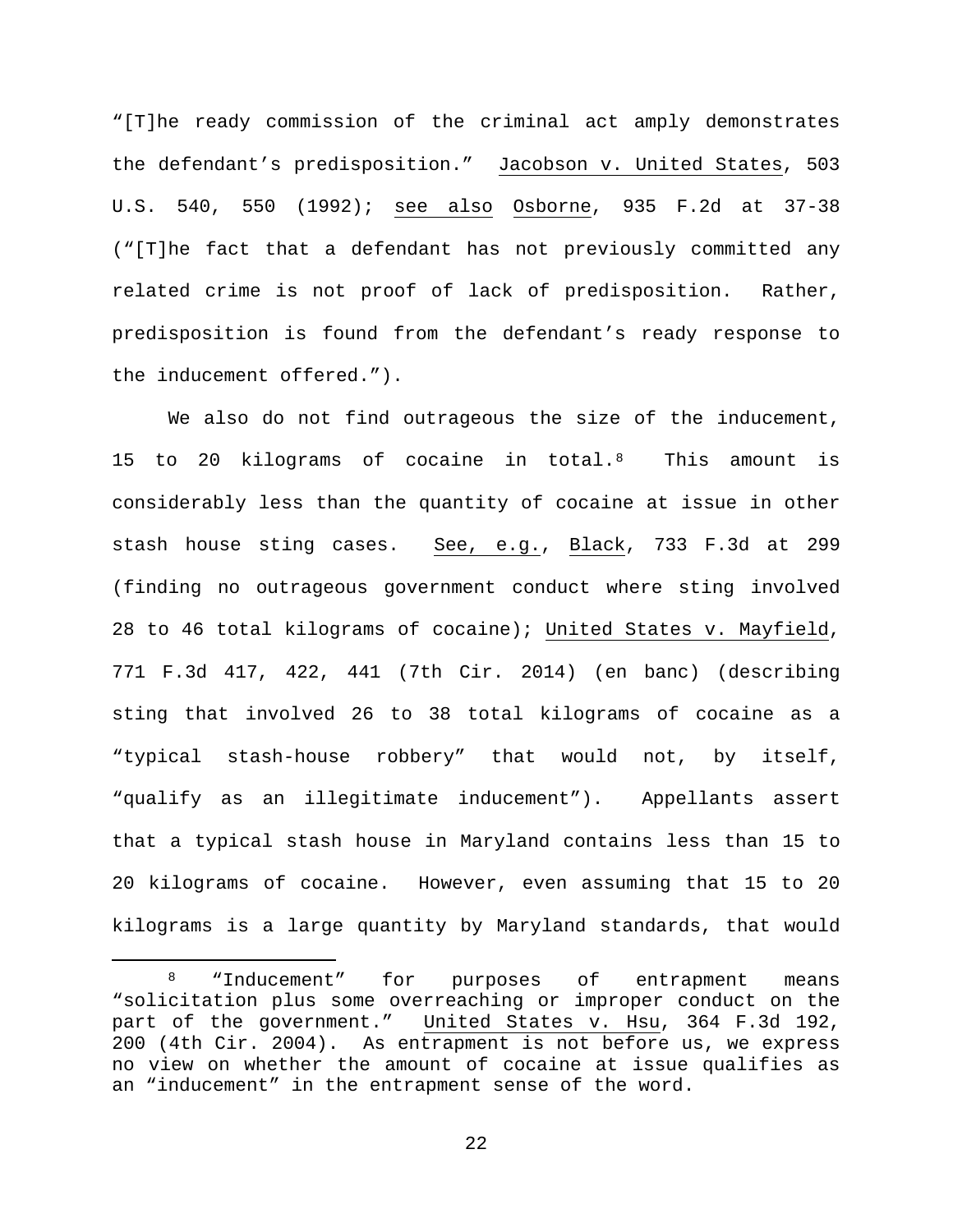not render ATF's conduct outrageous, particularly since Agent Rogers concocted various obstacles to executing the robbery, including that the stash house had three armed guards and the robbery would take place during the day. Cf. United States v. Kindle, 698 F.3d 401, 414-15 (7th Cir. 2012) (Posner, J., dissenting) (explaining that stash house stings are "a disreputable tactic" in part because "the police can convince a suspect that the stash house robbery would be a shockingly simple and easy crime to commit"), vacated en banc sub nom. United States v. Mayfield, 771 F.3d 417 (7th Cir. 2014).

Finally, we do not find it outrageous for ATF to utilize stash house stings as an investigative tool. We have noted that "[o]utrageous is not a label properly applied to conduct because it is a sting or reverse sting operation involving contraband." United States v. Goodwin, 854 F.2d 33, 37 (4th Cir. 1988). Concededly, a stash house sting entails considerable government involvement—including direct solicitation of the target and total control over the parameters of the robbery, particularly the quantity of cocaine held in the fictitious stash house—and appears highly susceptible to abuse. We may further question the propriety of using such a tool to prosecute individuals with no violent criminal histories and who demonstrated an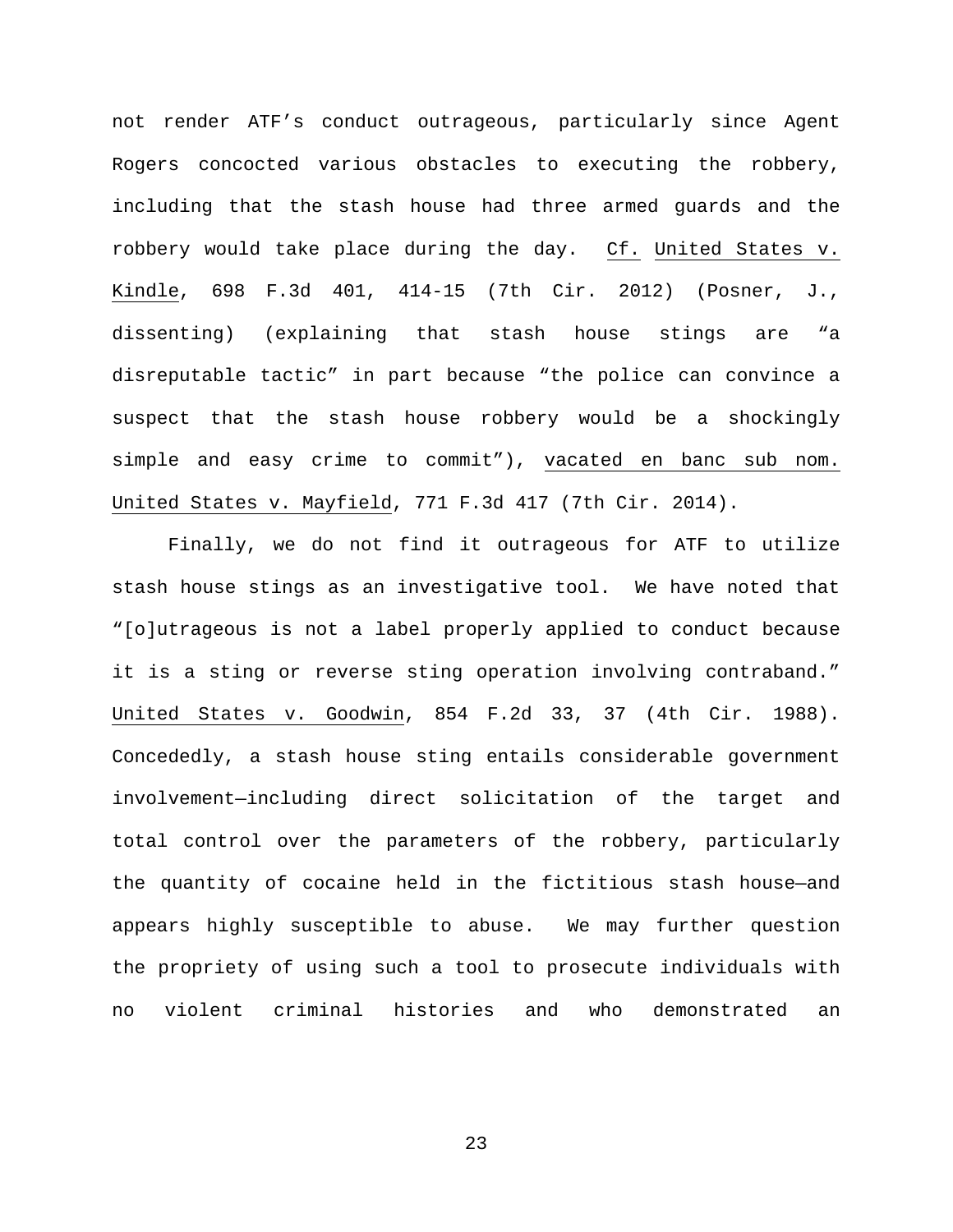inclination to pursue the less violent Plan B.<sup>[9](#page-23-0)</sup> However, the standard for outrageous government conduct is high, and we cannot say that ATF's conduct in this case was "so outrageous as to shock the conscience of the court." Osborne, 935 F.2d at 36. We know of no court of appeals to hold otherwise, while several have found no due process violation even when ATF's conduct was more objectionable than it was here. See Black, 733 F.3d at 299 (finding no outrageous conduct where ATF "trolled" for targets by paying a confidential informant to "try and find some people" willing to commit a home invasion, which the informant did by "going to the bars" in a "bad part of town" to try and "meet people"); see also United States v. Rodriguez, 603 F. App'x 306 (5th Cir. 2015); United States v. Sanchez, 138 F.3d 1410 (11th Cir. 1998). Appellants' arguments, whether considered alone or collectively, do not establish outrageous government conduct. We affirm the district court's denial of Appellants' motion to dismiss the indictment.

# IV.

Appellants next challenge their convictions for possessing a firearm in furtherance of a drug trafficking crime or a crime

<span id="page-23-0"></span> <sup>9</sup> Indeed, in Count 2 the jury found Appellants guilty of conspiring to traffic "500 grams but less than 5 kilograms" of cocaine, J.A. 977-78, consistent with the plan to stage a robbery of Agent Rogers's 5 kilogram shipment.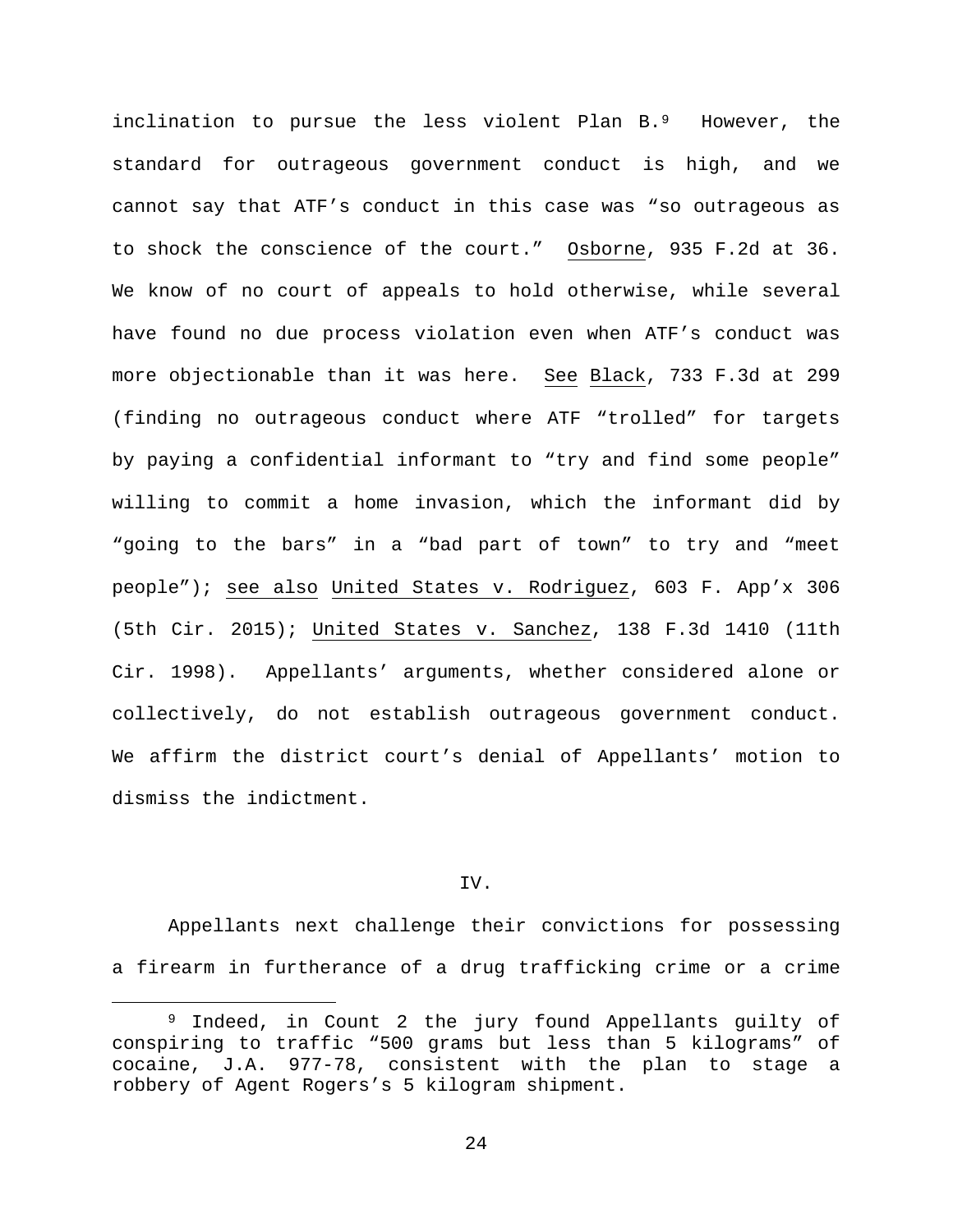of violence, in violation of 18 U.S.C. § 924(c) (Count 4). Appellants contend that the district court's instructions on aiding and abetting liability were erroneous under Rosemond v. United States, 134 S. Ct. 1240 (2014). Appellants also contend that under Johnson v. United States, 135 S. Ct. 2551 (2015), a Hobbs Act robbery does not constitute a crime of violence and therefore cannot serve as the predicate crime for a conviction under § 924(c), or the related conspiracy charge in Count 3. These arguments are unavailing.

### A.

In Rosemond, the Supreme Court held that to establish a violation of § 924(c) based on the theory that the defendant aided and abetted the offense, the government must prove "that the defendant actively participated in the underlying drug trafficking or violent crime with advance knowledge that a confederate would use or carry a gun during the crime's commission." 134 S. Ct. at 1243. This is because "[w]hen an accomplice knows beforehand of a confederate's design to carry a gun, he can attempt to alter that plan or . . . withdraw from the enterprise." Id. at 1249. However, "when an accomplice knows nothing of a gun until it appears at the scene, he may already have completed his acts of assistance . . . [or] may at that late point have no realistic opportunity to quit the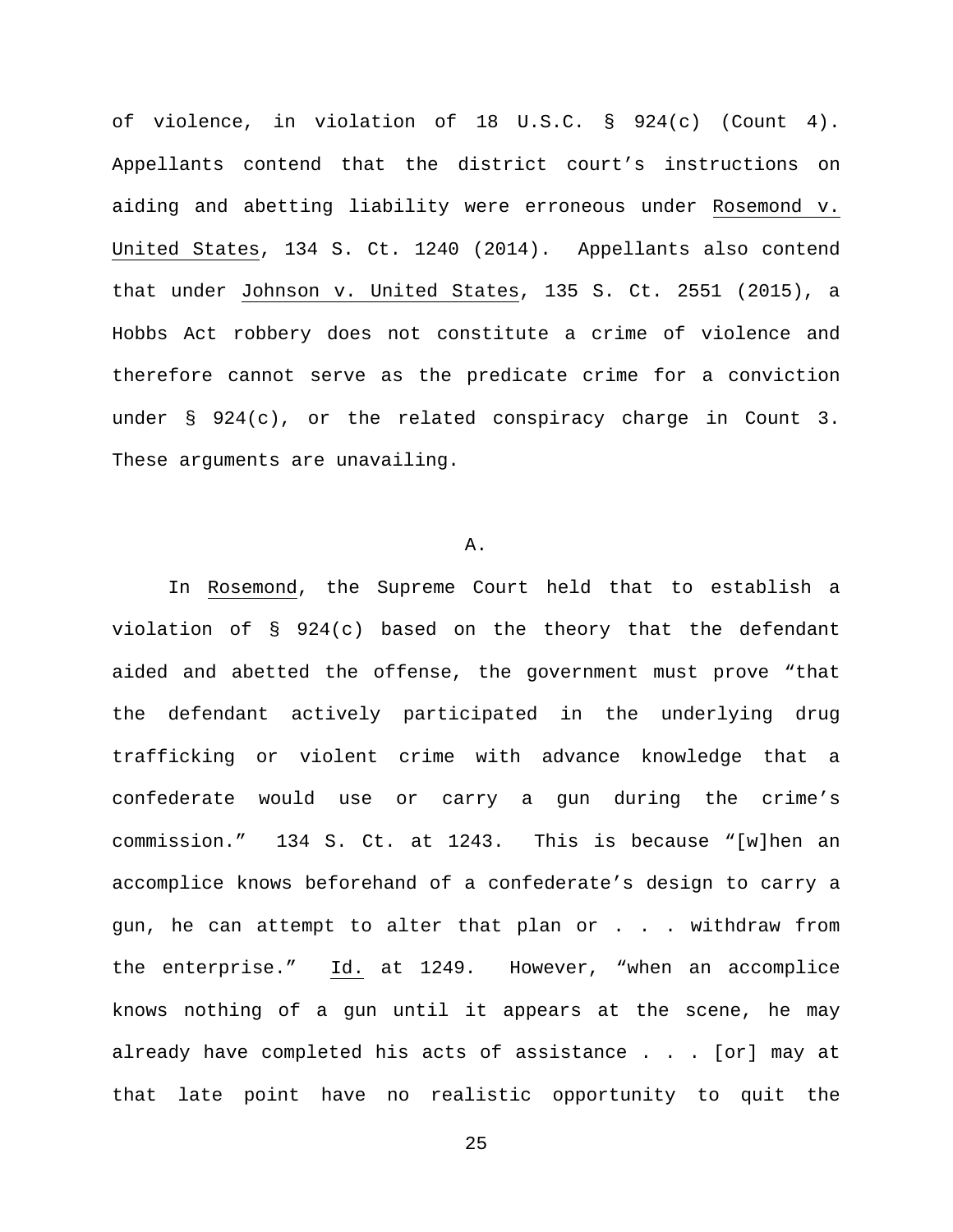crime." Id. In such case, "the defendant has not shown the requisite intent to assist a crime involving a gun." Id.

Appellants contend that the district court's aiding and abetting instructions were erroneous because they did not require Appellants to know in advance that guns would be involved in the robbery. Because Appellants did not object to the instructions below, plain error review applies. United States v. Robinson, 627 F.3d 941, 953 (4th Cir. 2010). Appellants must show that "an error occurred, that the error was plain, and that the error affected [their] substantial rights," meaning that it "actually affected the outcome of the proceedings." United States v. Hastings, 134 F.3d 235, 239-40 (4th Cir. 1998). Even then, the Court "should not exercise [its discretion to correct the error] unless the error seriously affects the fairness, integrity or public reputation of judicial proceedings." Id. at 239 (quotation omitted).

Assuming that the district court's instructions were erroneous and the error was plain, we find that the error did not affect Appellants' substantial rights. Hare admitted to possessing the Beretta firearm, and the verdicts against Williams and Edwards may be sustained under the Pinkerton theory of liability. "The Pinkerton doctrine makes a person liable for substantive offenses committed by a co-conspirator when their commission is reasonably foreseeable and in furtherance of the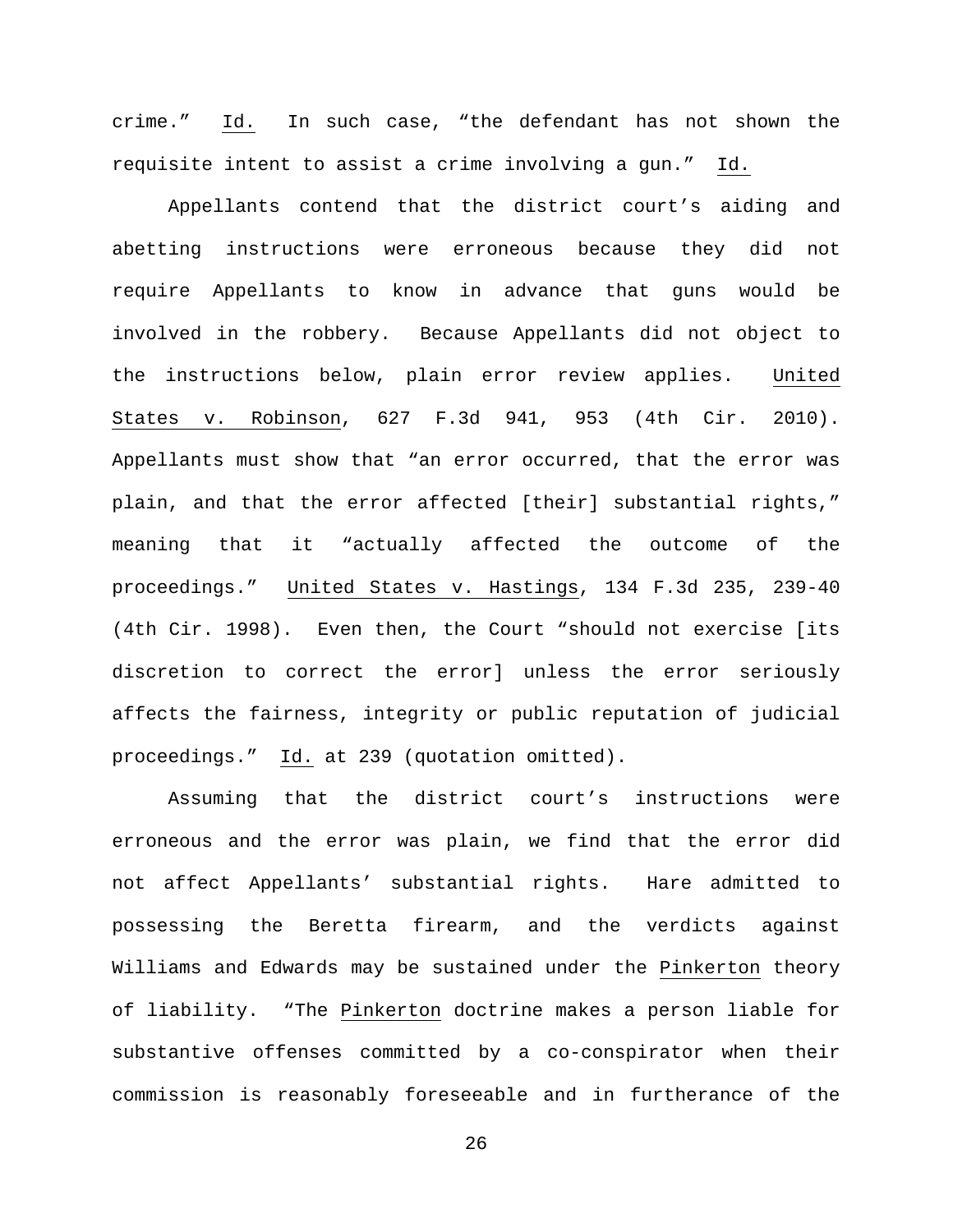conspiracy." United States v. Ashley, 606 F.3d 135, 142-43 (4th Cir. 2010). The jury was properly instructed on Pinkerton liability and the evidence amply demonstrates that it was reasonably foreseeable to Williams and Edwards that a coconspirator would possess a firearm. At each meeting, Williams and Edwards discussed the firearms the crew would bring and the possibility of shooting the stash house guards. At no point was it suggested that the crew would proceed without firearms, even in the context of Plan B. Thus, any error in the aiding and abetting instruction does not satisfy the plain error standard. See Robinson, 627 F.3d at 954 (explaining that under the plain error prejudice requirement, "where a defendant was indicted under multiple [theories] of an offense but subjected to erroneous jury instructions on one of those [theories,]" the defendant "must demonstrate that the erroneous instruction given resulted in his conviction, not merely that it was impossible to tell under which [theory] the jury convicted"). See also United States v. Saunders, 605 F. App'x 285, 288-89 (5th Cir. 2015) (finding that Rosemond error in aiding and abetting instruction did not affect defendant's substantial rights "because the jury was given a correct Pinkerton instruction" and it was "reasonably foreseeable that [defendant's co-conspirator] would carry a gun to a bank robbery"); United States v. Young, 561 F. App'x 85, 92 (2d Cir. 2014) (explaining that "even if there had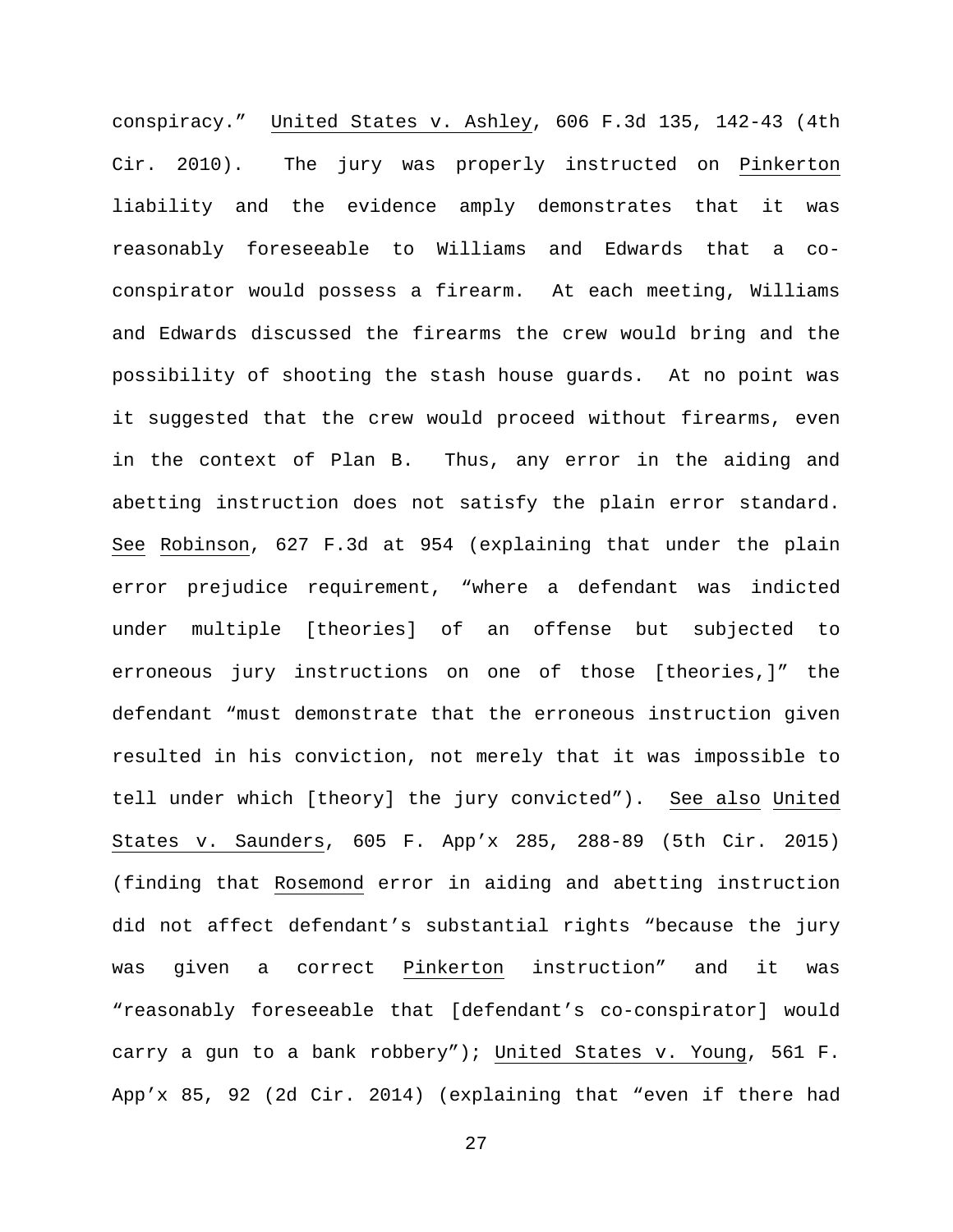been error regarding aiding and abetting" in light of Rosemond, "it was harmless because ample evidence supported [defendant's] liability under Pinkerton").

B.

Appellants also challenge their firearm convictions on the ground that, after the Supreme Court's decision in Johnson v. United States, 135 S. Ct. 2551 (2015), a Hobbs Act robbery no longer qualifies as a crime of violence. Thus, Appellants claim, their convictions in Count 1 for committing a Hobbs Act robbery cannot support their convictions in Count 4 for possessing a firearm in furtherance of a drug trafficking crime or a crime of violence, or the related conspiracy offense in Count 3.

We need not reach the merits of this argument.<sup>[10](#page-27-0)</sup> Section 924(c) prohibits the possession of a firearm in furtherance of a

<span id="page-27-0"></span><sup>&</sup>lt;sup>10</sup> In Johnson, the Supreme Court held that the definition of "violent felony" found in the residual clause of the Armed Career Criminal Act is unconstitutionally vague. 2557. That clause defines a "violent felony" as any felony that "involves conduct that presents a serious potential risk of physical injury to another." 18 U.S.C. § 924(e)(2)(B)(ii). Section 924(c) similarly contains a residual clause that defines a "crime of violence" as any felony that "by its nature, involves a substantial risk that physical force against the person or property of another may be used in the course of committing the offense." 18 U.S.C. § 924(c)(3)(B). Appellants argue that by extension of the logic in Johnson, the residual clause in § 924(c) is also unconstitutionally vague. Appellants further argue that a Hobbs Act robbery does not otherwise (Continued)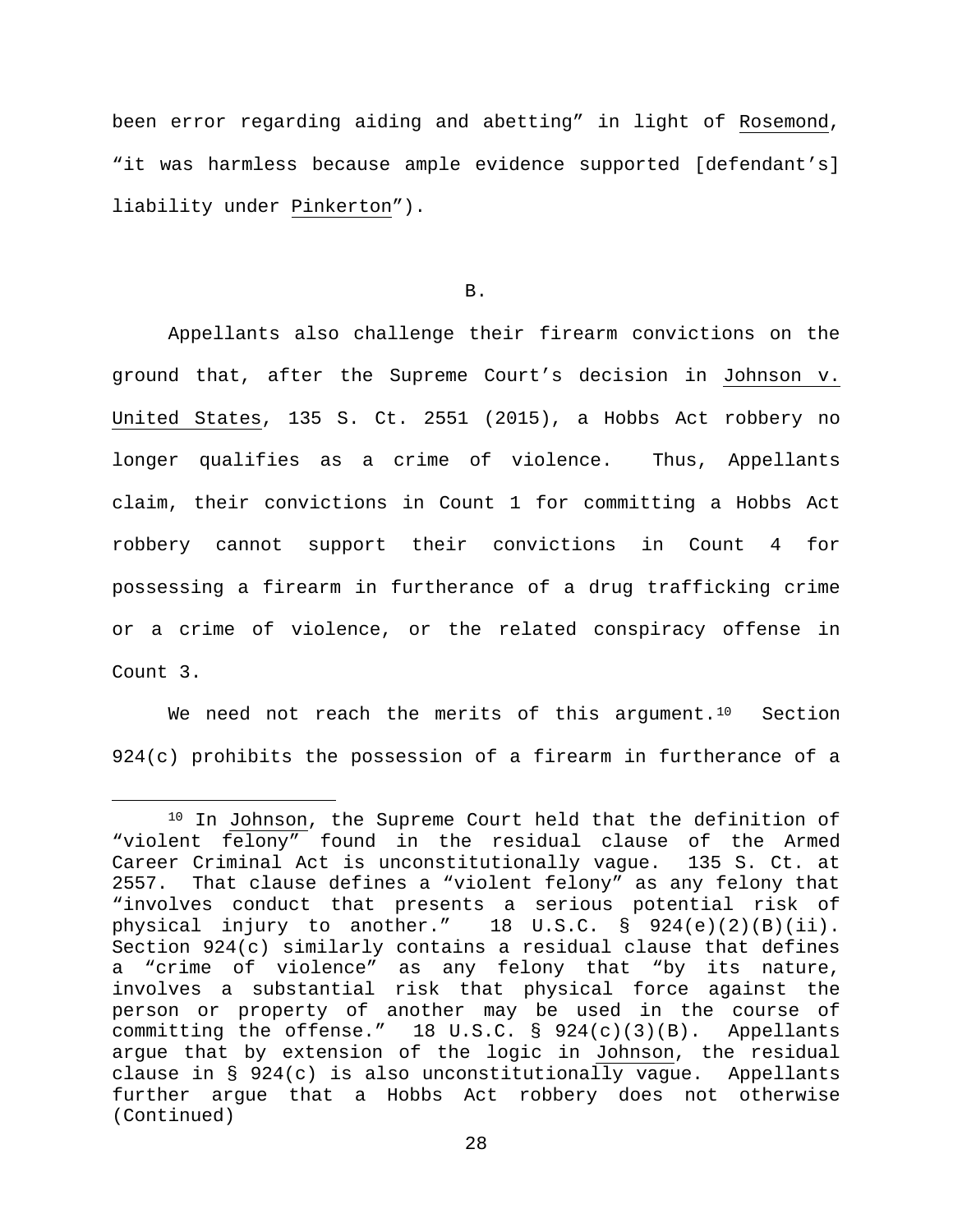crime of violence or a drug trafficking crime. As the district court explained to the jury, Appellants could be found liable if they possessed a gun either in furtherance of the crime of violence charged in Count 1 or in furtherance of the drug trafficking crime charged in Count 2. The special verdict form clearly shows that the jury found Appellants guilty of possessing a firearm in furtherance of both crimes. See J.A. 978-81. Thus, even assuming that a Hobbs Act robbery is not a crime of violence, Appellants' verdicts may be sustained because the jury found Appellants guilty of possessing, and conspiring to possess, a firearm in furtherance of the drug trafficking crime of which they were convicted in Count 2. See United States v. Najjar, 300 F.3d 466, 480 n.3 (4th Cir. 2002) (explaining that while "[a] general verdict . . . should be set aside in cases where the verdict is supportable on one ground, but not another, and it is impossible to tell which ground the jury selected[,] [s]pecial verdicts obviate this problem by allowing a court to determine upon what factual and legal basis the jury decided a given question" (quotation omitted)). Accordingly, we uphold Appellants' convictions.

ī

qualify as a crime of violence, and thus cannot be the basis for a conviction under § 924(c).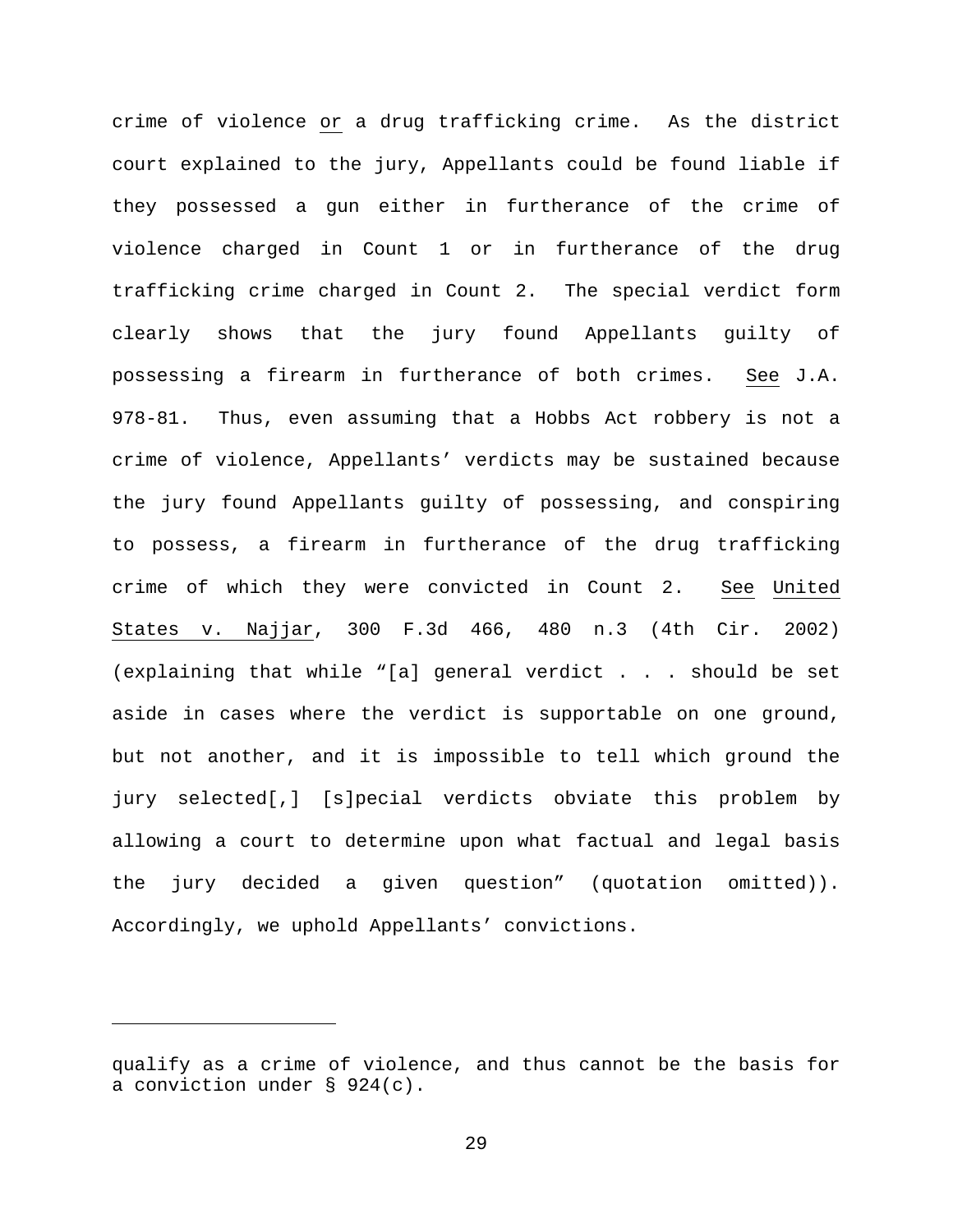Appellants raise various other challenges to their conviction and sentences. We have reviewed Appellants' arguments and find them to be without merit. Thus, we affirm the district court.<sup>[11](#page-29-0)</sup>

### AFFIRMED

<span id="page-29-0"></span> <sup>11</sup> Because Appellant Edwards is represented by counsel, we deny his motions for leave to file pro se supplemental briefs. See United States v. Penniegraft, 641 F.3d 566, 569 n.1 (4th Cir. 2011).